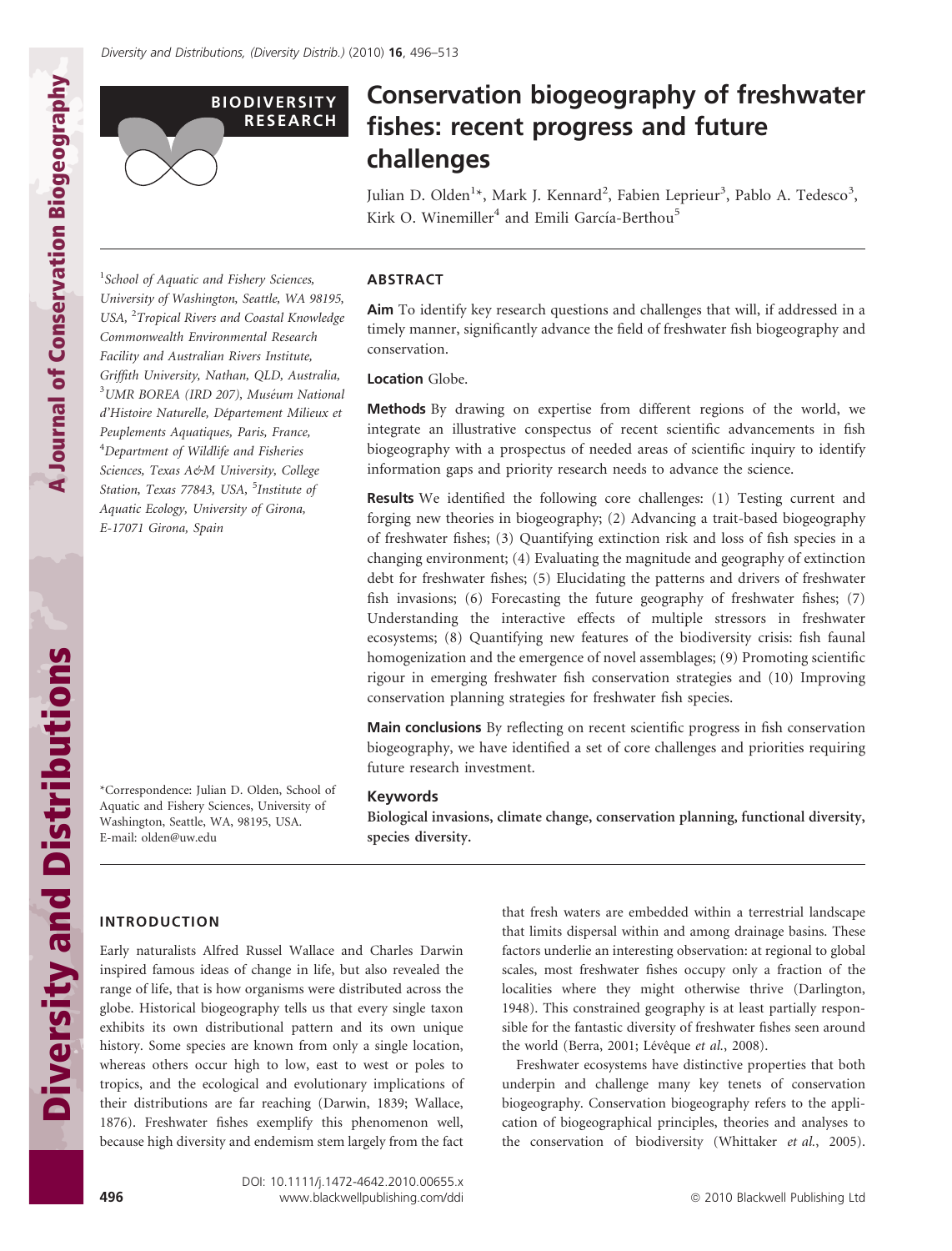Freshwater organisms, such as fishes, are subject to several biogeographic constraints that are unique to the aquatic realm. Their ability to move in response to environmental change is constrained by the dendritic arrangement of riverine ecosystems, as well as a variety of physiographic barriers (Fausch et al., 2002). At the largest spatial scales, the movements of freshwater fishes are limited by their inability to cross oceans, high mountain ranges or expansive deserts (Myers, 1949; Parenti, 1991). In the absence of human intervention, largescale range expansions are normally a result of rare events such as river captures, massive floods that produce dispersal corridors and unintentional movement by terrestrial organisms (Banarescu, 1990; Burridge et al., 2006). At smaller spatial scales (i.e. within river basins), freshwater fish distributions are determined by a combination of biotic and abiotic factors (including barriers to dispersal) that vary longitudinally along the river network (Jackson et al., 2001a). This hierarchy of barriers results in river basins forming what can effectively be considered biogeographical islands (Hugueny et al., 2010).

Habitat isolation and dispersal limitation that have generated high freshwater fish diversity also can increase the risk of species extinction. Freshwaters are subjected to a panoply of anthropogenic threats, including habitat loss and fragmentation, hydrologic alteration, climate change, overexploitation, pollution and the spread of invasive species (Dudgeon et al., 2006). For example, humans now appropriate >50% of available freshwater run-off (Jackson et al., 2001a,b), reservoirs trap 25% of the global sediment load before it reaches the oceans (Syvitski et al., 2005), river systems have been fragmented by c. 1 million dams globally (Nilsson et al., 2005), and many inland fisheries are vulnerable to collapse (Allan et al., 2005). The end result is that freshwater fishes are among the most imperilled faunas worldwide. For instance, 40 of the known 1061 North American freshwater fish species became extinct during the twentieth century. This extinction rate is 1000 times higher than the estimated background level for freshwater fishes and much higher than extinction rates estimated for most terrestrial and marine systems (Ricciardi & Rasmussen, 1999). Recent global estimates indicate that 25% of evaluated freshwater fish species are considered threatened with extinction (Vié et al., 2009).

Mounting evidence suggests that the dual processes of human-mediated extirpation of native populations and the introduction of non-native species have resulted in significant changes in freshwater fish faunas at regional and global scales. With this in mind, there are two stark realities regarding the future biogeography of freshwater fishes. First, there is no doubt that fish species are being intentionally and accidentally moved around the world at an unprecedented rate, and many now occur in regions they could never have invaded on their own (Copp et al., 2005; Rahel, 2007; Leprieur et al., 2008). Second, human enterprise has greatly accelerated the pace at which native fish populations are reduced or eliminated (Bruton, 1995; Harrison & Stiassny, 1999; Olden et al., 2007). What is not so clear is the effect these changes will have on freshwater fish biogeography in the future, and what

can be performed to minimize or reverse them. To address these questions, ecologists are challenged to reconcile the historical biogeography of native fishes with the rapid advance of non-native species that is now occurring, against a backdrop of ongoing environmental change.

In our synthesis, we put forward 10 research challenges to advance our knowledge of the linkages between natural and human-induced environmental change and patterns of freshwater fish biogeography. By drawing on expertise from different regions of the world, we offer a prospectus on key research questions to address each challenge (Table 1). The challenges and questions discussed below are not intended to be exhaustive but instead are considered representative of under-studied, yet critical conservation research topics. Our approach is to integrate recent advances in freshwater fish biogeography with a review of information gaps and priority research areas.

# CHALLENGE 1: TESTING CURRENT AND FORGING NEW THEORIES IN BIOGEOGRAPHY

Freshwater ecosystems present unique opportunities to test the generality of biogeographical patterns and hypotheses (see Introduction). It is therefore surprising that so few biogeographic studies have been performed with freshwater fishes. Below, we discuss three prominent research themes – Tobler's first law of geography, the Unified Neutral Theory of Biodiversity and ecological niche conservatism – that are largely unexplored within the fish literature but have the potential to greatly advance freshwater fish conservation.

# Tobler's first law of geography and distance decay of similarity

The biogeography of freshwater fishes is tightly linked to numerous mechanistic factors, such as the capability for dispersal, physiological constraints of climate and interactions with other species. Recent attention has focused on patterns of distance decay in species similarity; a line of inquiry based largely on Tobler's first law of geography which states that 'Everything is related to everything else, but near things are more related than distant things' (Tobler, 1970). Distance decay describes the biogeographic phenomenon that the compositional similarity between localities (or regions) often decreases or decays as the distance between them increases (Nekola & White, 1999). Distance decay is expected not only as a consequence of dispersal limitation (e.g., because of geographic barriers), but also from spatially structured environmental gradients that shape assemblage structure. Distance–decay curves have now been studied across a wide range of organisms and environments (reviewed in Soininen et al., 2007) but remain poorly understood for freshwater ecosystems. However, two recent studies have provided some of the first insight into the importance of this phenomenon for fish conservation. For major river basins in Europe, Leprieur et al. (2009) found significant distance–decay relationships in native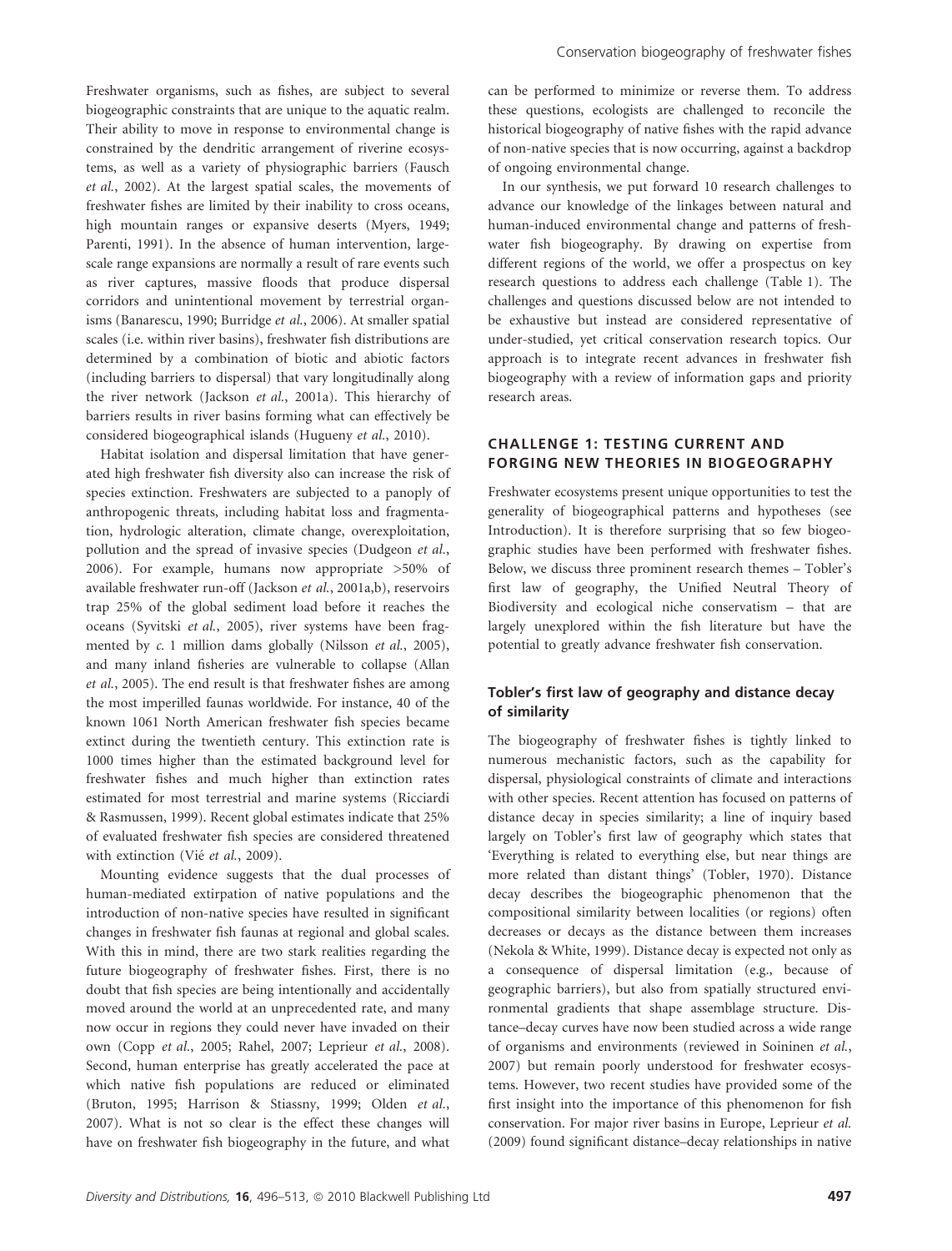### J. D. Olden et al.

#### Table 1 Key scientific challenges and timely questions to advance the conservation biogeography of freshwater fishes.

#### Challenge 1: Testing current and forging new theories in biogeography

- Can modern network theory be integrated with distance–decay analyses and used to account for the hierarchical dendritic structure of riverine ecosystems?
- To what extent do contemporary versus historical factors describing environmental factors and dispersal limitation shape present-day distributions of freshwater fishes at regional, continental and global scales?
- To what degree does neutral theory explain patterns in fish abundance and diversity at different spatial and temporal scales, and how can this knowledge be applied to conservation efforts?
- Do freshwater fishes display metacommunity dynamics, and if so, what are the mechanisms (i.e., neutral, mass effect, species sorting or patch dynamics perspectives) shaping these patterns?
- Do freshwater fishes display ecological niche conservatism, and if so, what are the species traits and environmental factors that influence whether a niche is evolutionarily labile or conserved?

#### Challenge 2: Advancing a trait-based biogeography of freshwater fishes

- Does a trait-based approach provide new insight into patterns and processes of biogeographical variation in fish species distributions, and if so, can this information inform conservation strategies?
- Does the functional composition of freshwater fish communities converge along similar environmental gradients in disparate regions of the world? If so, does this mean that phylogenetically unrelated communities sharing similar environmental histories will respond similarly to future environmental change?
- Can a trait-based approach help resolve the 'invasion paradox' that describes empirical support for both a negative and positive relationship between native species richness and the invasion success of non-native fishes?
- Given the potentially large number of candidate biological traits, but lack of trait data for many fish species in particular regions, which subset of traits are most appropriate for defining functional diversity and offer the most promise for predicting responses to environmental change?

#### Challenge 3: Quantifying extinction risk and loss of fish species in a changing environment

- What biological traits predispose fish species to the primary components of the extinction process (i.e., rarity, risk of local extirpation and vulnerability to global extinction)?
- Can the identification of extinction-prone traits inform conservation strategies at biogeographic scales?
- Under what circumstances do the assumptions of species-discharge relationships hold for freshwater fishes, and how might we improve this approach by incorporating other mechanistic drivers of biodiversity (e.g. habitat variability, energy availability and extinction dynamics) and accounting for the effects of spatial scale?

#### Challenge 4: Evaluating the magnitude and geography of extinction debt for freshwater fishes

- What is the level of extinction debt for threatened and endangered fish species, and for what life history (traits) strategies and in which regions of the world are these debts the highest?
- What regional-scale ecological management and restoration actions are required to avoid or significantly delay the manifestation of extinction debts?
- What is the magnitude and geography of immigration credit associated with pending fish species invasions, and what are the implications for the conservation of native biodiversity?
- What are the essential components of a standardized long-term monitoring programme aimed at understanding the processes and testing the mechanisms associated with extinction debts of representative at-risk species?

## Challenge 5: Elucidating the patterns and drivers of freshwater fish invasions

- How do the magnitude of different vectors and routes of fish introductions vary geographically, and how might these change in the future? Given social demands and economic development, what are the most likely time-scales and scenarios of introduction, establishment and spread of non-native fishes within more pristine freshwater ecosystems?
- To what extent does the current geographical bias in our understanding of invasive fish species affect our ability to diagnose and predict impacts of the literally thousands of other invasive species on numerous poorly-studied locations?

How do interactions between natural and human processes affect the establishment success of introduced species?

#### Challenge 6: Forecasting the future geography of freshwater fishes

- How will climate change modify fish distributions, which species are most likely to prosper under particular climate change signals and which ecosystems are most at risk?
- Can our (currently) limited knowledge of freshwater fish ecological requirements, physiological constraints and ecophysiological relationships be generalized to develop simple mechanistic models to forecast ecological responses to environmental change over regional and global scales?

Can key processes involved in determining niche breadth, dispersal limitation and bioenergetics be incorporated into species distribution models to provide more robust predictions in a changing environment?

How robust are rapidly emerging techniques that seek to better quantify and incorporate uncertainty in predictive modelling of species distributions?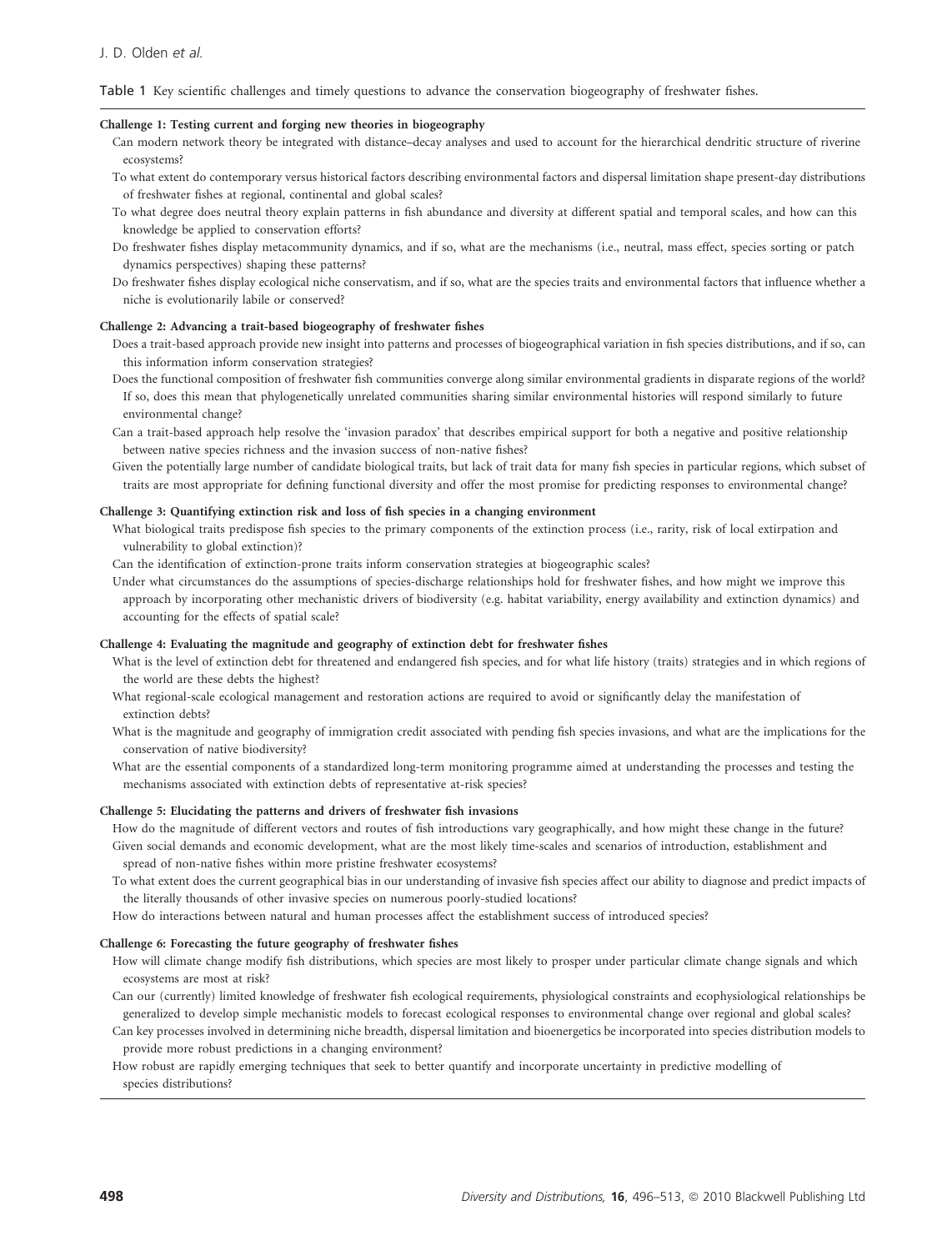## Table 1 (Continued)

#### Challenge 7: Understanding the interactive effects of multiple stressors in freshwater ecosystems

How can researchers incorporate multiple drivers of environmental change into better experimental and modelling studies to quantify their interactive effects on fish assemblages?

How is future climate change likely to increase or decrease the ecological impacts of invasive fish species?

Can multiple environmental factors interact in an antagonistic manner, resulting in a lower overall negative effect on native fishes?

#### Challenge 8: Quantifying new features of the biodiversity crisis: fish faunal homogenization and the emergence of novel assemblages

What are the ecological consequences of fish faunal homogenization for native fish species at local, regional and global scales? What are the temporal dynamics of taxonomic and functional homogenization in poorly studied regions of the world? What are the primary environmental and biological drivers of fish faunal homogenization at different spatial and temporal scales? How will rates and patterns of biotic homogenization respond to shifting pathways of species introductions and future environmental change? What novel fish assemblages are likely to emerge in response to climate change?

#### Challenge 9: Promoting scientific rigour in emerging freshwater fish conservation strategies

Is managed relocation a justifiable conservation strategy for freshwater fishes?

- Are there unique rules of engagement for managed relocation in fresh waters? When and where should managed translocation of fish be considered in freshwater systems, and for which species?
- What are the trade-offs between increasing versus decreasing connectivity when seeking to promote native fishes while simultaneously minimizing the spread of non-native species?
- How can we best assess whether managed relocation of a species will have a detrimental impact on the receiving system, particularly if that system will be dramatically different in coming decades?

#### Challenge 10: Improving conservation planning strategies for freshwater fish species

- How can we best define and incorporate general principles that describe key ecological, evolutionary and sociopolitical processes into systematic conservation planning to conserve fish biogeography into the future?
- What conservation benefits are there from moving beyond species to incorporate community-level surrogates and measures of functional and phylogenetic diversity as targets for conservation planning (e.g. to maintain long-term demographic processes and genetic integrity)?
- How can measures of species-specific directional connectivity be better integrated into systematic conservation planning approaches to maintain freshwater fish biogeography?
- How can classic systematic conservation planning research be better integrated with models predicting shifts in fish species distributions under future environmental change (e.g. by identify and prioritizing dispersal corridors through time)?
- How can uncertainty arising at multiple phases of the conservation planning process be effectively quantified and accounted for in future efforts?

fish fauna similarity between basins – a pattern explained by the presence of major geographical barriers that limit fish dispersal. Shurin et al. (2009) compared the distance–decay rate of species turnover for major taxonomic groups in North America and found that in contrast to freshwater invertebrates that display both passive and active movement strategies, fish were subjected to greater dispersal limitation.

Unfortunately, relatively little is known about fish dispersal within river networks (Rodriguez, 2002). This is partially attributed to the fact that ecologists are now just beginning to use robust, ecologically relevant measures of hydrologic connectivity in their studies. In contrast to the myriad of metrics describing terrestrial landscape connectivity, only recently we have witnessed advancements in the aquatic realm in terms of conceptual understanding (Campbell Grant et al., 2007), index development (e.g., Olden et al., 2001; Cote et al., 2009) and appropriate statistical methodologies (Peterson et al., 2007). Through better representation of hydrologic connectivity in freshwater ecosystems, we expect to achieve a better understanding of how opportunities and constraints to dispersal shape patterns of fish diversity locally ( $\alpha$ -diversity), amonglocalities ( $\beta$ -diversity) and regionally ( $\gamma$ -diversity). Moreover, by gaining a more robust quantification of stream network topologies, we will be better positioned to explore

distance–decay relationships (Hitt & Angermeier, 2008). This will assist conservation planning efforts that seek to identify the best functional form of the distance–decay curve, a reflection of how diversity is spatially distributed, which should facilitate the design of protected areas within river networks (Morlon et al., 2008). For instance, detecting a threshold distance from which species similarity remains constant can help identify freshwater fish biogeographical regions and assess the distance at which freshwater protected areas should be separated to maximize protection of distinct fish faunas.

### The Unified Neutral Theory of Biodiversity

Traditional thinking in ecology has stressed local interspecific interactions and niche relationships as determinants of assemblage structure, but ecologists recently have begun to give more attention to multiple processes operating over a hierarchy of spatial scales (Ricklefs, 2008). The Unified Neutral Theory of Biodiversity (UNTB) was proposed to explain species diversity and abundance based on the assumption that individuals of trophically similar species are functionally equivalent, and consequently species distributions are affected mainly by the drift resulting from the stochastic processes of births, deaths and speciation (Hubbell, 2001). By contrast, the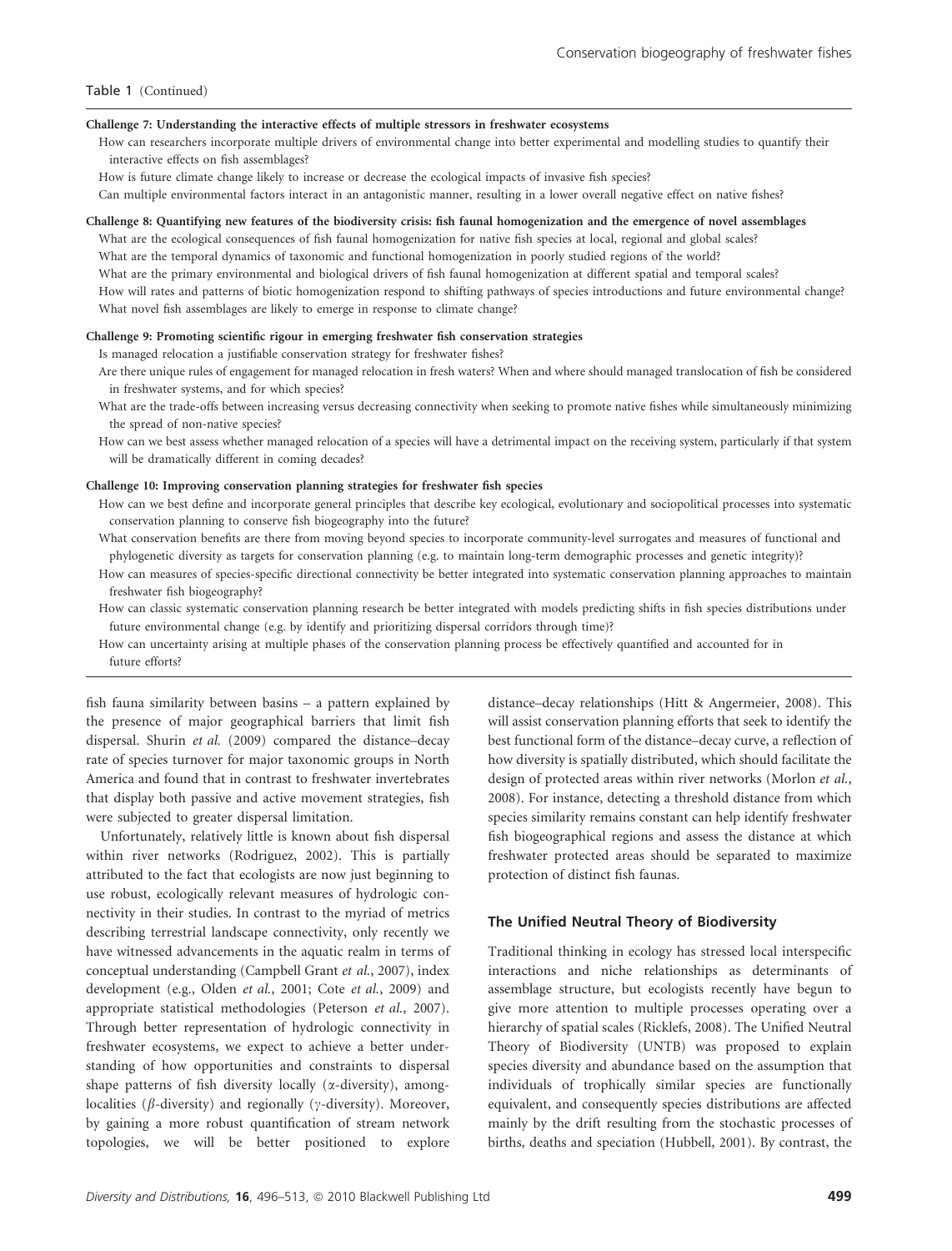niche assembly theory (also discussed in Challenge 2) posits that non-neutral processes describing differences among species in their environmental tolerances, niche requirements and competitive abilities, ultimately determine species coexistence (MacArthur & Levins, 1967). The neutral and the niche assembly theories can be considered two extremes of a continuum (Gravel et al., 2006).

The UNTB has only recently been explored in freshwater ecosystems; in particular for fishes. Muneepeerakul et al. (2008) proposed a neutral model that simultaneously investigated several ecological patterns of fish communities (e.g., species occupancies, the species–area relationship and the distance decay of assemblage similarity) in the Mississippi-Missouri River Basin, United States. Their model emphasized the importance of dispersal in a metacommunity context (Leibold et al., 2004) and was calibrated using the product of basin area and average annual run-off production as an indicator of habitat capacity for each sub-basin. Overall, their process-based model successfully predicted observed patterns of freshwater fish diversity, without detailed knowledge about species interactions. This is perhaps not a surprising result given that their models were calibrated at a coarse spatial grain (i.e., mean basin area =  $5000 \text{ km}^2$ ), at which the importance of species interactions is generally overwhelmed by environmental heterogeneity (Jackson et al., 2001a). The neutral model of Muneepeerakul et al. (2008) clearly emphasized that fish dispersal and habitat capacity in riverine ecosystems are both key drivers of fish diversity and distributions at a large spatial scale. This result has direct conservation implications. For example, neutral metacommunity models could be used to predict regional changes in biodiversity as a result of changes in river run-off associated with climate change. However, as we will discuss shortly with respect to species-discharge models (see Challenge 3), neutral models applied in this way do not estimate proximate extinction rates but instead predict extinctions after a significant time lag.

The UNTB has generated substantial controversy and, despite its numerous weaknesses, has played an important role in uniting ecology and biogeography. The key issue in the ongoing debate about neutrality is whether differences among species are important in shaping patterns of species abundance and distribution. Although this theory would seemingly be important from an applied perspective, its implications for biodiversity conservation remain unclear. Sensu stricto, the UNTB implies that species extinctions or invasions should not reduce biodiversity as long as dispersal among communities is maintained at appropriate levels. Clearly, more research is needed to explore the potential relevance of the UNTB to freshwater conservation biogeography.

## The niche conservatism hypothesis

The degree to which plants and animals retain their ancestral ecological traits and environmental distributions ('niche conservatism') is hotly debated. The niche conservatism hypothesis is founded on the observation that many aspects of the fundamental niche (sensu Hutchinson, 1957) may be conserved over long evolutionary time-scales, because the rate of adaptation to conditions outside of the niche is slower than the extinction rate (Wiens & Graham, 2005). Whether a species ecology is evolutionarily labile or conserved across space and time is a question of heightened interest in conservation biogeography, in part because of its relevance to the fate of native and non-native species facing climate change. More generally, niche conservatism has important implications in studying allopatric speciation, historical biogeography and exploring patterns and mechanisms of species richness and assemblage structure at broad spatial scales (Wiens & Graham, 2005).

Recent studies of species invasions have both supported and challenged the niche conservatism hypothesis (Wiens & Graham, 2005; Losos, 2008; Pearman et al., 2008). A recent investigation into more than 11 000 vascular plants from across the Southern Hemisphere supported niche conservatism at a global scale, where only 3.6% of the evolutionary divergences associated with colonization involved a shift of biome (Crisp et al., 2009). This finding suggests that many species have only a limited capacity to adapt to new environments, making them particularly susceptible to ecological change (also see Peterson et al., 1999). The general assertion that niches are conserved has been countered by a number of other studies based on comparisons of microhabitat preferences, morphometric variation among individuals and environmental niche models (Wiens & Graham, 2005). More recently, research has shown that non-native species were able to establish and spread into new localities that were climatically distinct from those encountered within their native range (e.g., Broennimann et al., 2007). This has led some to argue that climate niches are not static insomuch that niche dimensions or position can shift over time and in space. At least two nonmutually exclusive mechanisms can be put forward to explain such patterns: (1) rapid evolution of species faced with novel environments, which may allow them to advance beyond the limits of their current climate distribution (i.e., a shift of both a realized and fundamental niche) and (2) ecological release from natural enemies and competitors, resulting in a higher tolerance of extreme abiotic conditions in novel habitats (i.e., a shift of a realized niche inside the boundaries of the fundamental niche) (Pearman et al., 2008).

To date, it remains unclear whether the ecological niches of freshwater fishes are conserved or show rapid evolution. An initial exploration of this question was conducted by McNyset (2009) who used species distributional modelling to test for niche conservatism in six groups of North American freshwater fishes, assuming that high prediction success for sister species by reciprocal models provides evidence for niche conservatism. This study found that over moderate evolutionary time-scales, ecological niches have been conserved (with the possible exception of black basses of the Centrarchidae), thus providing a theoretical basis for a variety of analyses including the projection of species distributions in response to climate change and forecasting the spread of invasive species (discussed in greater detail in subsequent challenges).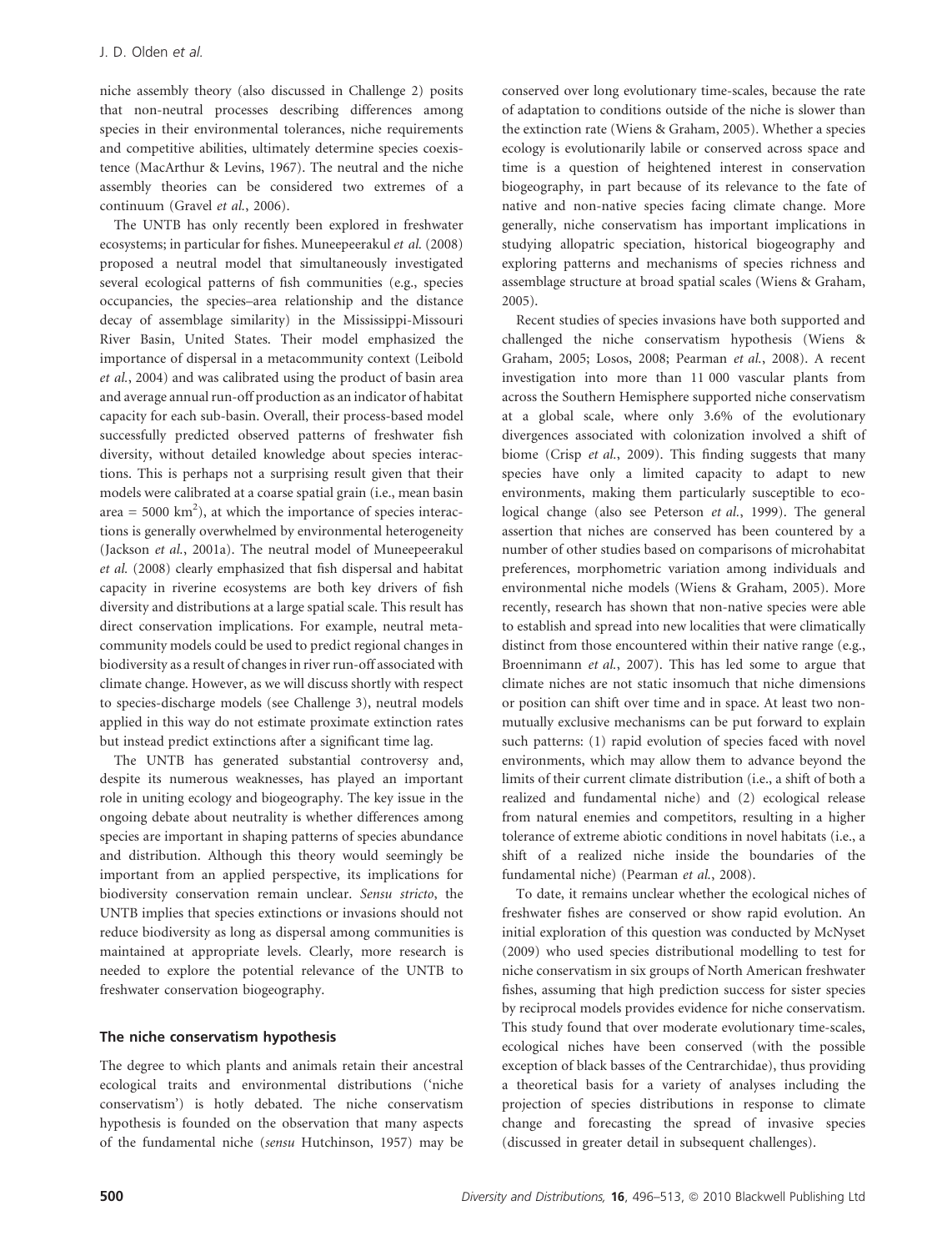In summary, the widespread introduction of freshwater fishes provides an opportunity to conduct natural, large-scale experiments to test the hypotheses of niche conservatism by comparing species–environment relationships between native and introduced geographic ranges. Moreover, the extensive history of fish species invasions allows for the exploration of how niche conservatism may vary temporally and geographically. Future research in this field will have important conservation implications. For instance, the balance between niche conservatism and niche shift will determine our ability to predict future locations where known high-impact invaders could successfully establish.

# CHALLENGE 2: ADVANCING A TRAIT-BASED BIOGEOGRAPHY OF FRESHWATER FISHES

Biogeography has predominantly been studied from a taxonomic perspective, but over the past two decades, ecologists have increasingly found that species traits, rather than taxonomic species, may be a more powerful currency of investigation. For freshwater fishes, there is growing interest in the biogeography of functional traits – characteristics of an organism that are linked with its fitness or performance (reviewed in Winemiller, 2005). The study of trait distributions can be used to understand complex phenomena, including why organisms live where they do, how many taxa can coexist in a given place, and how they will respond to environmental change. We view the advancement of trait-based biogeography of freshwater fishes as a primary challenge and exciting opportunity for the future. We briefly illustrate two recent advances below.

Trait-based community assembly has been forwarded as a conceptual model for understanding broad-scale patterns in assemblage structure. This is supported by the basic premise that organisms with similar traits will share similar niche requirements and will therefore be 'sorted' into similar environments. Recent studies have provided encouraging insight into the utility of trait-based assembly theory for freshwater fishes. Irz et al. (2007) found evidence for environment-driven convergence in fish assemblage reproductive traits (but not trophic traits) in lakes of France and the north-eastern United States. Ibañez et al. (2009) showed that the proportion of invertivorous and omnivorous species decreased and increased, respectively, from upstream to downstream reaches in both temperate and tropical streams. Similarly, Olden & Kennard (2010) found that the life histories of fishes in the southern United States and eastern Australia have converged along similar gradients in hydrologic variability and productivity. From an applied perspective, these results have important implications for the development of biological indicators of river ecosystem integrity, which are often based on functional characteristics of fish assemblages (Karr & Chu, 1999). For instance, whether such indicators can be applied at intercontinental scales is an important research question, because it would inform us whether phylogenetically unrelated communities will respond similarly to future environmental changes. Recent attention has also focused on developing and applying indices of functional diversity (i.e., functional richness, evenness and divergence) to allow for a more mechanistic approach to testing ecological theory (Villéger et al., 2008). For example, Mason et al. (2008) included information on the trait diversity and overlap of lake fish communities in France to test whether the physiological tolerance and niche specialization hypotheses can explain species richness gradients.

Trait-based approaches have great potential to advance conservation biogeography, but only a few studies of freshwater fishes have been conducted to date. A trait-based framework provides a mechanistic basis for quantifying the link between functional trait variation and ecosystem processes that support biodiversity. Furthermore, increasing knowledge on the functional characteristics of invasive species and native species of invaded assemblages would help elucidate the roles of biotic factors in the establishment process. Given high consistency in the identification of functional traits, such as life history strategies, in freshwater fishes (e.g., Winemiller & Rose, 1992; Olden et al., 2006; García-Berthou, 2007; Frimpong & Angermeier, 2009), synthetic treatments of trait–environment relationships within a biogeographic context should be on the horizon.

# CHALLENGE 3: QUANTIFYING EXTINCTION RISK AND LOSS OF FISH BIODIVERSITY IN A CHANGING ENVIRONMENT

## Identifying fish species at risk of extinction

One of the primary goals of conservation biology is to understand the ecological mechanisms that can render some species more vulnerable than others to population decline, range contraction and extinction (Caughley, 1994). Recent efforts have focused on endogenous (life history, dispersal and tolerance) traits that are repeatedly associated with high likelihood of extinction, with the goal of safeguarding the most vulnerable native species (O'Grady et al., 2004). Previous studies have shed considerable insight into the trait correlates of extinction risk for freshwater fishes (e.g., Angermeier, 1995; Olden et al., 2006, 2007, 2008a), and although the patterns are diverse, a general suite of 'extinction-prone' traits have emerged. Winemiller (2005) cited evidence that two life history strategies are most at risk: (1) small opportunistic species (short life span with high reproductive effort) with limited geographic ranges and (2) larger periodic species (annual spawning of large clutches and naturally episodic recruitment with large-scale spatial variation) with migratory tendencies that are impacted by reduced ecosystem connectivity from dams, levees or other hydrological alterations. In support of these predictions, Olden et al. (2006) found that century-long modifications to flow regimes in the Lower Colorado River Basin of the south-western United States have lead to greater distributional declines of native species characterized by the opportunistic-periodic continuum of traits. This axis defines a gradient of reproductive 'bet-hedging'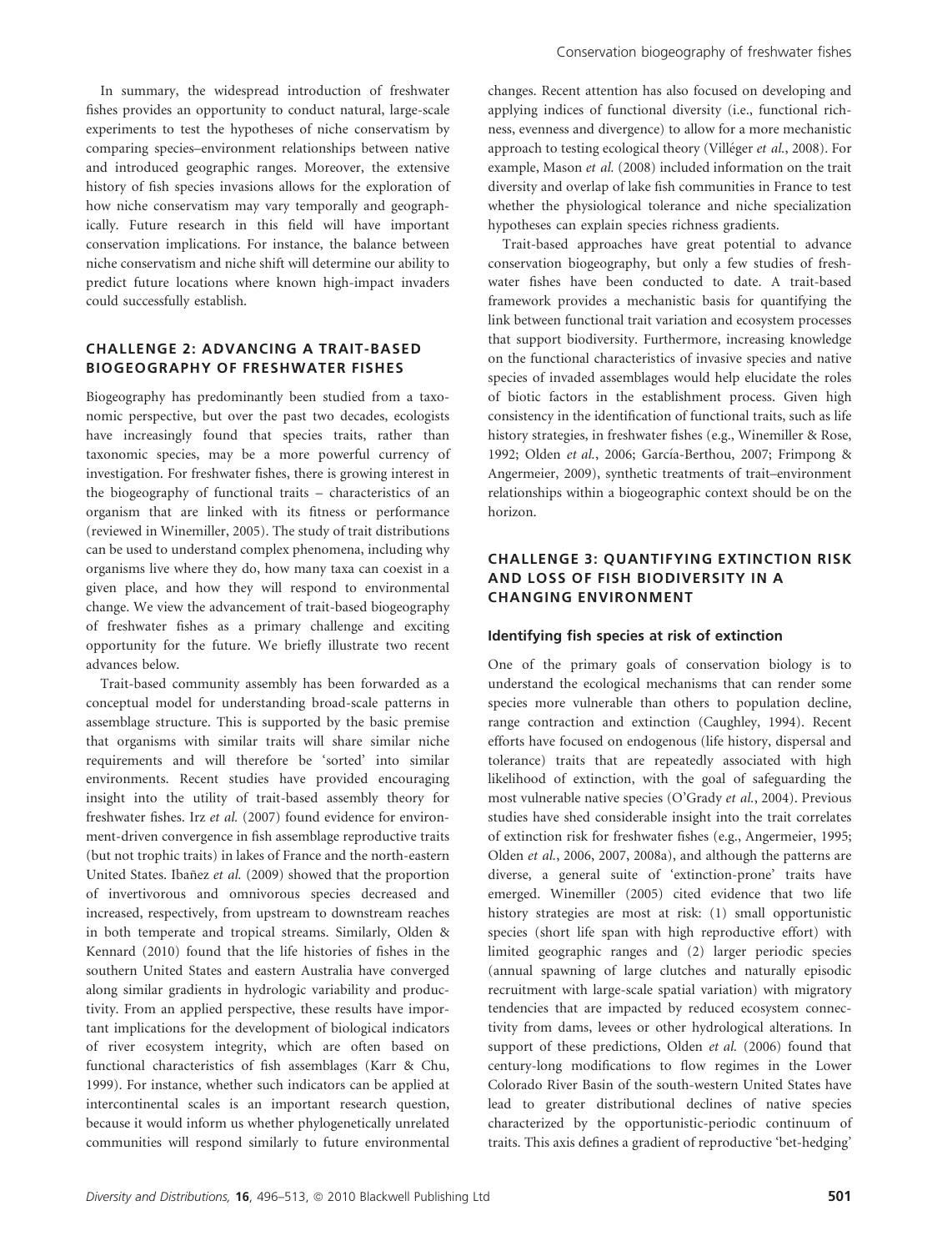that is considered adaptive in temporally or spatially variable environments. Large dams within the Colorado Basin have greatly reduced both spatial and temporal variation of fluvial habitats to the detriment of native fish populations.

Although the number of studies has increased in recent years, we believe that understanding of the specific mechanisms by which functional traits predispose fish species to extinction remains poor. Extinction predictions would be improved by analysing how functional traits individually and collectively predispose species to the stages of the extinction process: rarity, risk of local extirpation and vulnerability to global extinction (Olden et al., 2008a). In this regard, fish life history strategies provide a useful framework, because they can be interpreted as being adaptive with respect to abiotic and biotic environmental variation in space and time (Winemiller, 2005). Exciting opportunities exist for meta-analysis of compiled functional trait databases (e.g., Frimpong & Angermeier, 2009); however, we are still challenged to develop a more predictive traits-based approach to community ecology (McGill et al., 2006). Fish ecologists have been largely unsuccessful in identifying robust traits that confer differential resistance and resilience to environmental change. Ideally, such traits should be evolutionary labile and reveal low phylogenetic constraint (Poff et al., 2006). Advances in these areas surely will aid development of a more mechanistic understanding of the environmental drivers of fish distribution and abundance.

## Forecasting losses to freshwater fish diversity

The Theory of Island Biogeography (MacArthur & Wilson, 1967) has been widely applied to identify biodiversity hotspots, guide the delineation of terrestrial protected areas and predict the impacts of habitat loss and fragmentation on native diversity (see Whittaker & Fernández-Palacios, 2007). A central tenet of this theory is the use of the species–area relationship, which is often described as the positive relationship between species richness and island area caused by the influence of areadependent extinction rates and habitat diversity. River basins and lakes are considered biogeographic islands, where habitat 'size' can be defined by river discharge or lake volume (Xenopoulos et al., 2005; McGarvey & Ward, 2008).

The species–area relationship has been used to predict species extinctions at large spatial scales (Rosenzweig, 1999). For river basins, fish species losses can be extrapolated by, in effect, sliding down the curve describing an empirically derived species–discharge relationship (SDR) in accordance with assumptions about future decreases in annual discharge. This approach has been applied at basin and sub-basin scales in Australia (Poff et al., 2001) and the United States (Xenopoulos & Lodge, 2006). It has also been applied at the global scale by Xenopoulos et al. (2005), who developed a SDR for 295 river basins to predict fish species extinctions that would result from flow reductions that may result from continued climate change and increased water withdrawals for human use. According to this study, projected reductions in discharge may eliminate up to 75% of the fish species in a given river basin. Predictions obtained from SDRs, however, must be interpreted with caution for at least five reasons.

First, SDRs assume that species richness is in equilibrium with discharge; a supposition that is likely to be violated in many regions where fish species extinctions related to past historical events (e.g., glaciations) are not fully balanced by colonization from neighbouring river basins (Hugueny et al., 2010). Even when this assumption is plausibly met, such as for tributaries that drain into larger rivers, it is difficult to assess how long it will take to reach a new equilibrium after some change in discharge. In other words, this approach does not provide true extinction rates but instead a percentage of species 'committed to extinction' (see next challenge) with an unspecified time-lag. Second, using SDR models to predict extinction events requires one to extrapolate beyond the range of their empirical data (Botkin et al., 2007) and to assume that fishes will not rapidly adapt to new hydrologic conditions. Projected changes in stream flow associated with climate change and human water needs are highly uncertain (Palmer et al., 2008), and the influence of habitat connectivity on dendritic stream networks adds an additional layer of complexity to such extrapolations (Fagan et al., 2002). Third, mean annual discharge is a simplified estimate of the total habitat available to fish species. For example, intermittent (arid and semi-arid) streams have much lower fish richness than perennial streams of similar catchment size, probably attributed to high variation in run-off and occasional extinctions because of stream desiccation and flash floods (Poff et al., 2001). Fourth, the SDR is sensitive to the spatial scale of sampling, which renders applications across multiple scales difficult. Scale dependence has direct conservation implications as noted by McGarvey & Ward (2008), whereby shallow SDR slopes, derived without accounting for scale, underestimate future extinctions. A fifth limitation with these models is that total species richness in many rivers has greatly increased because of the establishment of non-native species, typically without concurrent extinction of native species (Leprieur et al., 2008). This finding, along with the fact that the proportion of total fauna composed of non-native species varies greatly from basin to basin, undermines the key equilibrium assumption of species saturation needed to support the validity of SDRs predictions. In summary, we believe that SDRs have the potential to generate quantitative estimates of species losses because of future environmental change. But we caution that the critical assumptions discussed above have yet to be fully explored. Research in this area should be a priority.

## CHALLENGE 4: EVALUATING THE MAGNITUDE AND GEOGRAPHY OF EXTINCTION DEBT FOR FRESHWATER FISHES

Although the effects of habitat degradation, climate change or invasive species can lead to immediate extinction, there is often a considerable lag between the environmental change and when extinctions occur. These delayed extinctions have been called 'extinction debts', referring to the number or proportion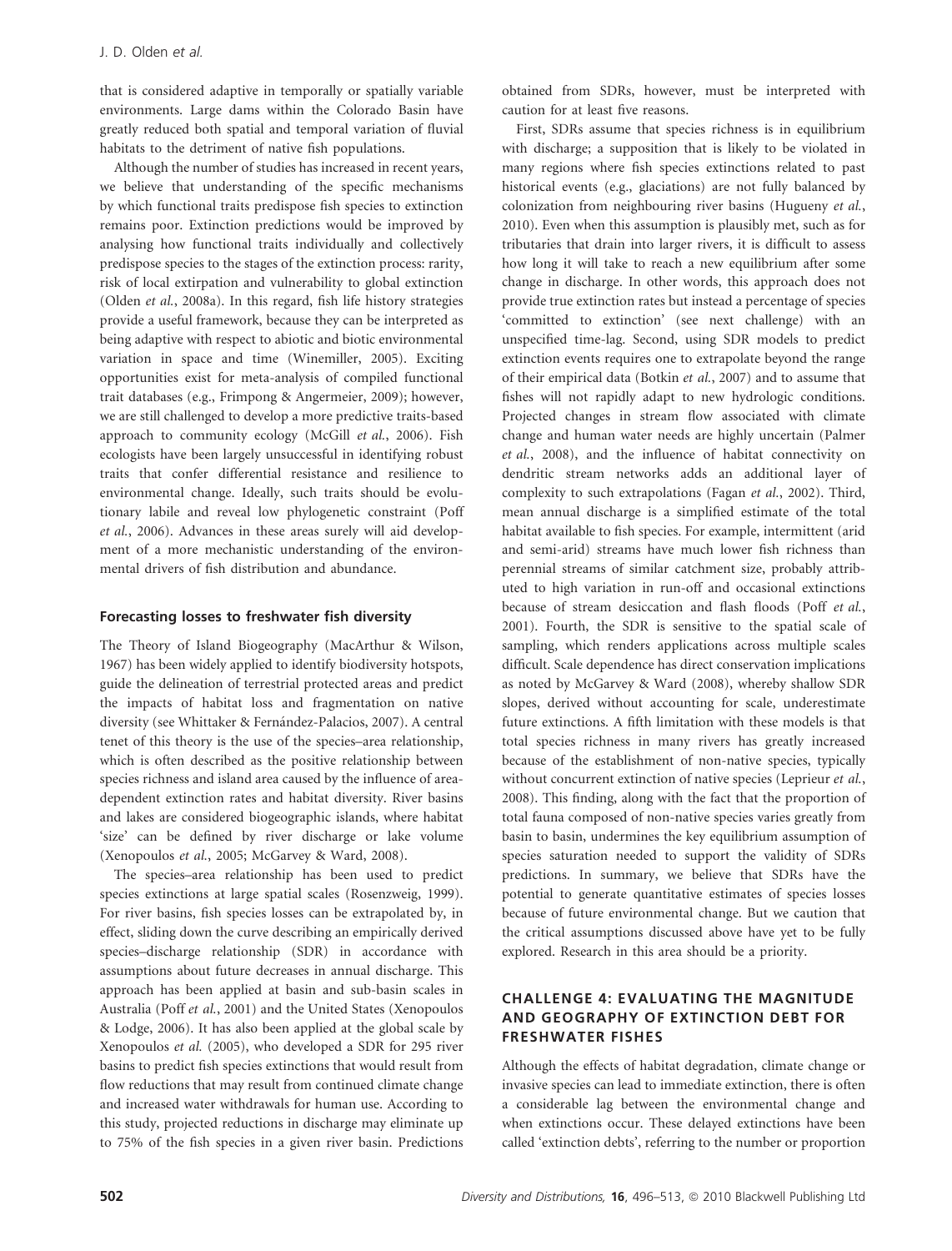of species (or populations) expected to go extinct as the assemblage reaches a new equilibrium following an environmental disturbance (Kuussaari et al., 2009). This term was popularized by Tilman et al. (1994) in the context of metapopulation models, but its origins trace back to the Theory of Island Biogeography (MacArthur & Wilson, 1967) and the concept of relaxation time to describe temporal changes in a system from one equilibrium condition to another (Diamond, 1972).

Extinction debt has recently emerged as a major conservation concern (Kuussaari et al., 2009; Jackson & Sax, 2010). Extinction debt communicates the concept that species may initially survive environmental change but many remnant populations may be committed to eventual extinction through a combination of deterministic and stochastic processes. In the simplest case, a population in which mortality slightly exceeds natality will ultimately go extinct, but it may take a considerable amount of time for this to happen, especially for longlived species. We discuss one possible example below.

The Colorado River Basin supports one of the most distinctive fish communities in North America, including the federally endangered humpback chub Gila cypha. Following completion of Glen Canyon Dam in 1963, this long-lived fish (maximum longevity = 40 years) was extirpated throughout much of its native range in the Lower Colorado River (Coggins et al., 2006). Despite diminished reproductive success and juvenile survival caused by multidecadal alterations to flow (daily fluctuations caused by hydroelectric operations), temperature (cold hypolimnetic releases from Lake Powell), sediment regimes and biological interactions involving a plethora of invasive fish species, the humpback chub continues to persist in the Colorado River (Coggins & Walters, 2009). One possible explanation is that chub populations retreat to suitable remnant habitats within the Grand Canyon and near the confluence of Little Colorado River, thus slowing a process of population decline and competitive displacement that might ultimately lead to extinction. Although persistent threats induce significant impacts on these remnant populations, transient natural or human-created flow events that create low velocity, warm-water conditions along structurally complex shorelines may lead to recruitment pulses which facilitate persistence. This explanation is supported by a recruitment surge of humpback chub in the late 1990s or early 2000s that may have resulted from greater habitat availability for juvenile rearing in the Grand Canyon (although nonnative fish control has also been a management practice). Recent evidence suggests that the number of adult humpback chub in Grand Canyon stabilized during years 2001–05, following more than a decade of decline (Coggins & Walters, 2009). Perhaps the extinction debt has been paid, or perhaps this apparent population gain is merely a short-term response to a transient event. What is certain is that our ability to answer this question is critical for assessing how much time is left to implement conservation measures such as habitat improvement, non-native fish removal and environmental flow releases.

Has the ecological degradation of the world's rivers created an extinction debt? If so, when and where will this debt be paid? To date, empirical investigations into extinction debt for freshwater fishes are scarce (but see Harding et al., 1998). Future research is needed to evaluate how the probability and magnitude of extinction debt varies as a function of fish life history traits, spatial and temporal habitat patterns and the timing of past environmental changes. This would significantly contribute to a generalized understanding of biodiversity loss. Some argue that to identify extinction debts may require more time than we have remaining for taking measures to prevent them (Malanson, 2008). It might be possible to quantify extinction debt based on long-term data on species occurrence or to estimate debt by comparing past versus present habitat characteristics, present-day stable versus unstable landscapes or using modelling approaches such as population viability analysis (Brook et al., 2000; Kuussaari et al., 2009). Moreover, research could focus on quantifying differences between the realized and fundamental niches of endangered species to estimate extinction debt (i.e., larger differences predict greater debts). Trait-based approaches (Challenge #2) and species distribution modelling (Challenge #6) are two potential avenues for estimating and comparing the dimensions of the realized and fundamental niche.

The concept of extinction debt is consistent with the precautionary principle of risk management, but it remains to be seen if it is just a theoretical construct or a robust paradigm to guide conservation. The answer is critical, because many fish species may already be doomed to become locally, regionally or globally extinct (Olden et al., 2007). In the worst case, if environmental conditions change so that species cannot reproduce locally, the debt may be too large, and the timeline to extinction will be determined by the longevity of the remaining individuals. By understanding the extinction debt, efforts could be concentrated on improving conditions in those areas where chances for long-term population persistence are greatest. A repercussion of not properly accounting for extinction debt is that we may not be able to differentiate impacts of multiple stressors, each with its own time course, on native species. Complicating matters further is the need to assess both sides of the biodiversity ledger: extinction debt and the invasion process (Jackson & Sax, 2010) (also see Challenge #5).

# CHALLENGE 5: ELUCIDATING THE PATTERNS AND DRIVERS OF FRESHWATER FISH INVASIONS

## Changing source regions, vectors and geographic routes of fish introductions

In recent decades, human activities have greatly increased the frequency and spatial extent of fish species introductions worldwide. Species have been intentionally introduced for a variety of reasons, such as recreational fishing and biological control, and unintentionally through ballast-water discharge from international shipping, bait-bucket releases by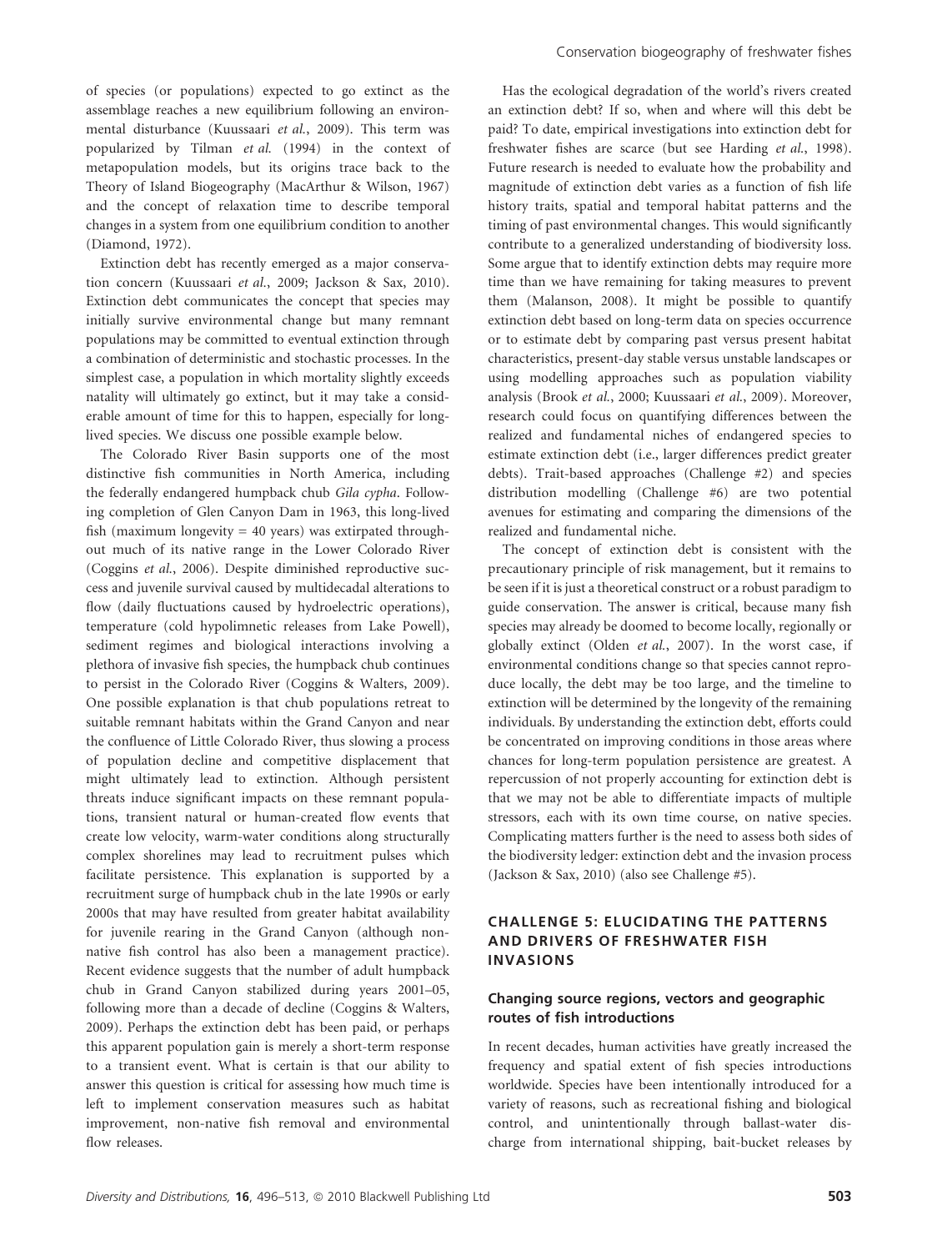recreational anglers, ornamental fish trade and escapes from fish farms (Rahel, 2007). It is also increasingly apparent that the number and routes of dispersal pathways are highly dynamic in both time and space (Moyle & Marchetti, 2006). In the Laurentian Great Lakes, invasions caused by deliberate releases (e.g., fish stocking) have declined over the past 100 years, whereas invasions related to shipping, pet trade and other unintended release have increased (Ricciardi, 2006). Although this general trend from intentional to unintentional introductions is true of many developed countries, most developing countries are still in an active phase of intentional stocking and are highly vulnerable to the unplanned invasions that often accompany economic growth.

With economic globalization, trade connections are increasing between regions, and these connections result in more introductions of non-native species (Perrings et al., 2005). Developing countries are now facing significantly greater risks of biological invasions. For instance, introduction rates have greatly increased in Brazil as a result of reservoir stocking programmes, aquaculture, sport fishing, control of disease vectors and the pet trade (Vitule et al., 2009). The hundreds of new and planned hydropower dams in large rivers of many developing countries will likely be accompanied by increasing rates of non-native fish introductions via stocking programmes and promoting secondary spread from other infested waters (Johnson et al., 2008). Similarly, channel construction creating new connections between neighbouring river basins (e.g., for water transfer and navigation purposes) are also likely to enhance human-mediated dispersal of species (Galil et al., 2007).

Changing pathways of fish introductions represents an equally important challenge. In recent decades, the ornamental pet trade has emerged as a major pathway for freshwater fish introductions (Padilla & Williams, 2004). In contrast to aquaculture and sport-fish introductions that normally involve only the most 'popular' species (e.g., tilapia, trout), the ornamental fish trade involves thousands of species. For instance, the United States imported over 1 billion living fishes for commercial purposes (e.g., ornamental fishes) between 2000 and 2005, with half of these being freshwater species from tropical regions (Smith et al., 2008). Ornamental fishes have received minimal attention from regulatory agencies, with poor record keeping of the type and number of organisms imported (Smith et al., 2008). Given uncertainty in the taxonomy of many ornamental fishes, risk analysis to prevent intercontinental introductions of non-native species consequently is limited. Identifying source regions and pathways of fish trade would help guide conservation strategies aimed at preventing introductions of non-native fishes across large geographic distances.

# Revealing the drivers of non-native fish richness at continental and global scales

Identifying the dominant drivers of non-native species richness is a key challenge in conservation biogeography (Whittaker et al., 2005). Three non-mutually exclusive hypotheses have been proposed to explain broad-scale patterns in non-native species richness. First, the 'human activity' hypothesis predicts that, by disturbing natural landscapes and increasing the importation and dispersal of non-native species, human activities facilitate greater levels of establishment. Second, the 'biotic acceptance' hypothesis predicts that the same factors that support greater native richness in a region (e.g., abundant resources and habitat heterogeneity) also promote the establishment of non-native species. Third, the 'biotic resistance' hypothesis predicts that communities with many native species will be more resistant to non-native species because of competitive exclusion and an increased likelihood of encountering native predators. Reconciling the relative role of these hypotheses using observational, experimental and theoretical studies has been a focus of continued research activity (Fridley et al., 2007).

In a global analysis, Leprieur et al. (2008) showed that patterns of non-native fish richness for 1055 major river basins was best explained by the 'human activity' hypothesis. Specifically, non-native fish richness is positively correlated with gross domestic product (GDP), which in turn reflects levels of human economic activity and infrastructure, including roads, canals, railways and dams. However, the exact mechanism underlying the relationship between non-native fish diversity and economic activity remains unclear. For instance, the high number of non-native fishes found in regions with high GDP may be attributed to greater propagule pressure (i.e., more potential invaders are deliberately or accidently transported to the area) or to environmental degradation. Studies conducted at the smaller, reach scale support the greater importance of biotic resistance (Mitchell & Knouft, 2009), reinforcing the scale dependence of this phenomenon. Consequently, additional research is needed to disentangle the relative importance of different environmental drivers in shaping patterns of non-native fish species richness, including the influence of spatial scale (Blanchet et al., 2009).

# CHALLENGE 6: FORECASTING THE FUTURE GEOGRAPHY OF FRESHWATER FISHES

Niche concepts and theory, in the form of species distribution models (SDMs) or ecological niche models, have become central in efforts to understand how future environmental change may impact species and their habitats (Elith & Leathwick, 2009). Broadly, these models derive relationships between species presence–absence data and suites of environmental variables to forecast species distributions in space (e.g., in an alternate region) or time (e.g., under a climate change scenario). This is typically accomplished using a Geographic Information System to project the species' distribution based on its predicted response to a map of environmental factors (i.e. the 'Grinnellian niche').

SDMs seem to perform well in characterizing natural species distributions, particularly when data from well-designed surveys and relevant environmental predictors are analysed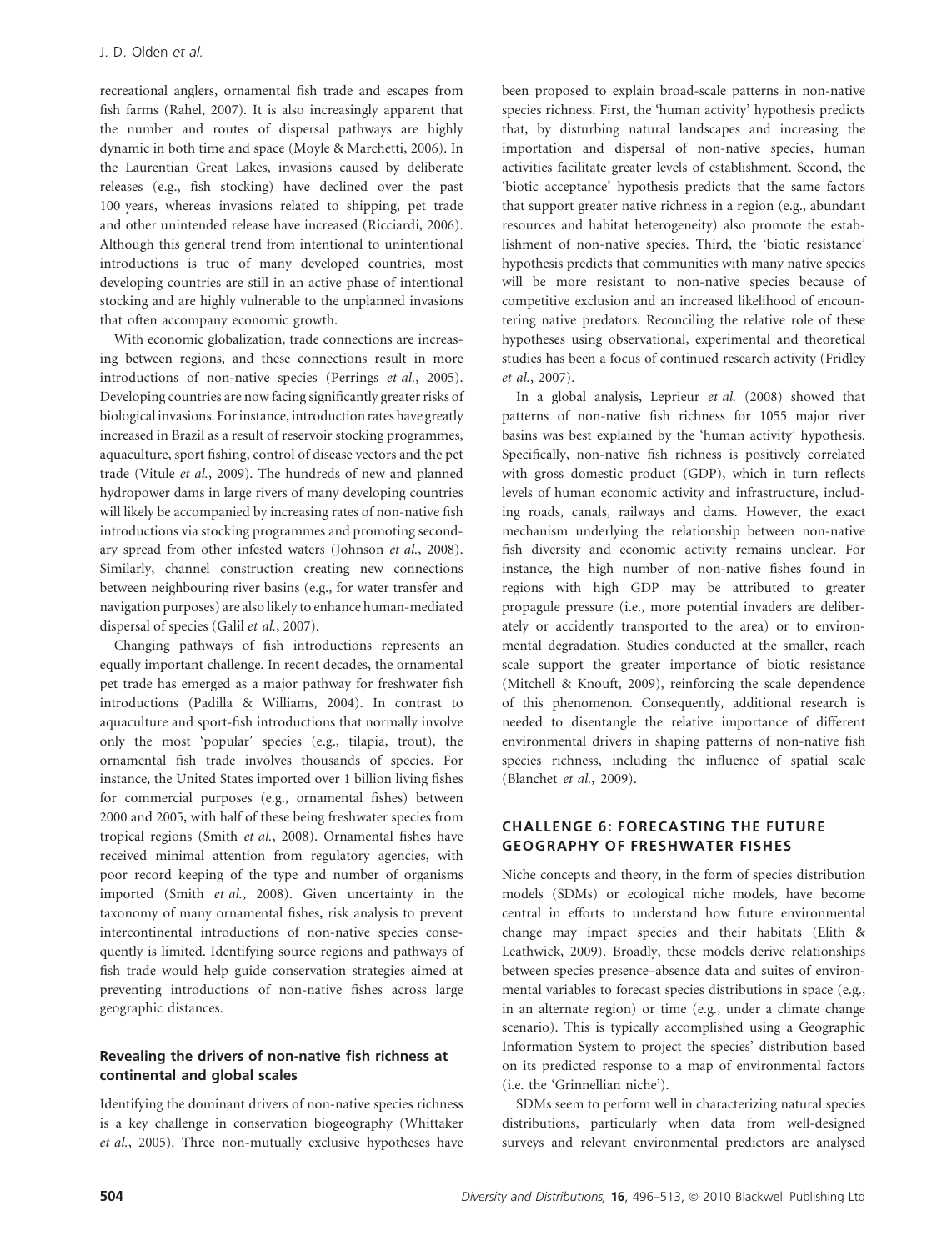with an appropriately specified model (Elith & Leathwick, 2009). Although a number of studies have applied SDMs to predict potential geographic ranges of invasive freshwater fishes, only recently have these models been used to predict future distributions as a consequence of climate change (e.g., Chu et al., 2005; Buisson et al., 2008). Buisson et al. (2008) used presence–absence records in French river systems to predict the future distributions of 30 fish species under several climate change scenarios. Their results suggest that cold-water species would experience the greatest climate-induced reductions, whereas climate change would create new opportunities for some cool-water and warm-water fish species. Additional studies include Herborg et al. (2007) who identified high-risk areas for the establishment of 14 invasive species of snakehead (Channidae) in North America, and Sharma et al. (2007) who predicted a northward expansion of lakes in Canada that will be suitable for smallmouth bass, Micropterus dolomieu, under a future climate change scenario.

Despite the fact that SDMs have become popular in recent years, they remain subject to criticism, because they implicitly assume that species are in equilibrium with their environment, and they often fail to incorporate dispersal, demographic processes and biotic interactions (e.g., Dormann, 2007; Jeschke & Strayer, 2008). These assumptions are likely to be unrealistic for fishes in freshwater ecosystems for a variety of reasons, including priority effects and other historical contingencies, dispersal limitation, disturbance regimes yielding non-equilibrium population dynamics, nonlinear species interactions and time-lags in population responses. For instance, assuming that all the 30 studied fish species have the same dispersal ability, Buisson et al. (2008) acknowledged that their models present limitations, as some species will not be able to disperse at a sufficient rate to track future climate conditions. We therefore strongly encourage future studies to incorporate dynamic processes, such as dispersal, in SDMs (e.g., Engler et al., 2009).

Another critical issue is the role of functional traits in determining species responses to environmental change (Kearney & Porter, 2009). Functional traits of freshwater fishes reveal consistent patterns, independent of taxonomy, in relation to environmental factors from local to regional scales (Winemiller, 2005). This observation suggests that advances in the development of SDMs for freshwater fishes will likely involve the coupling of physiological constraints and environmental data to provide a mechanistic view of species functional niches (see Challenge 2). Extending this by taking advantage of theoretical developments in macroecology, life history theory, bioenergetics and food-web ecology offers exciting potential to predict assemblage- and community-level responses to environmental change over regional and global scales. For example, Jennings et al. (2008) outlined an approach to forecasting the collective properties of marine fish communities (i.e., biomass, production, size and trophic structure), which should be transferable to the freshwater realm. In common with recent syntheses on this topic, we believe that a more wide-ranging approach to linking theory, data and models would bring substantial benefits.

# CHALLENGE 7: UNDERSTANDING THE INTERACTIVE EFFECTS OF MULTIPLE STRESSORS IN FRESHWATER ECOSYSTEMS

In a synopsis of the sources of human-caused extinction, Soule´ (1991) described a 'sinister sextet' of major sources of global species loss, which in freshwater ecosystems includes habitat loss, species invasions, overharvesting and climate change (Allan & Flecker, 1995). Mitigation of these direct threats continues to be a clear focus for conservation biology, but with an increasing recognition that synergistic effects among stressors may hasten the extinction process (Didham et al., 2007; Brook, 2008). Abundant evidence suggests that each of the aforementioned impacts can independently increase the risk of extinction faced by freshwater fishes (Dudgeon et al., 2006), yet our understanding of their interactive effects (i.e., are they additive or multiplicative?) is just now emerging (e.g., Ormerod et al., 2010 and references therein). The interaction between species invasions and climate change is a chief example, whereby altered thermal and flow regimes, reduced ice cover in lakes and increased canal and reservoir construction (among other factors) associated with projected climate change may alter the pool of potential colonists, influence the probability of establishment and impact of nonnative species and require the initiation or expansion of prevention and control efforts (Rahel & Olden, 2008). For instance, Johnson et al. (2008) showed that non-native species were 2–300 times more likely to occur in impoundments than in natural lakes and impoundments enhance the invasion risk posed to natural lakes by increasing their proximity to invaded water bodies. Furthermore, climate-induced changes to water availability and increasing human demand for water are likely to prompt the construction of new reservoirs to increase water supplies in many regions (Palmer et al., 2008), thus enhancing future opportunities for species invasions. Overall, empirical evidence supporting many of the hypothesized linkages between climate change, habitat loss and invasive species remains scant. Process-based models offer one approach to predicting ecological responses to multiple interacting stressors. For instance, Nelson et al. (2009) combined several mechanistic models to predict the interactive effects of future climate change and urbanization on freshwater fish assemblages. However, the ability to account for feedbacks, nonlinear behaviour and uncertainty in such models remains extremely challenging. We encourage greater research effort aimed at improving our understanding of these interactions for freshwater fish biogeography.

# CHALLENGE 8: QUANTIFYING NEW FEATURES OF THE BIODIVERSITY CRISIS: FISH FAUNAL HOMOGENIZATION AND THE EMERGENCE OF NOVEL ASSEMBLAGES

For many years, the biodiversity crisis has been synonymous with the loss of species through global extinction. At subglobal scales, however, localized extirpations and non-native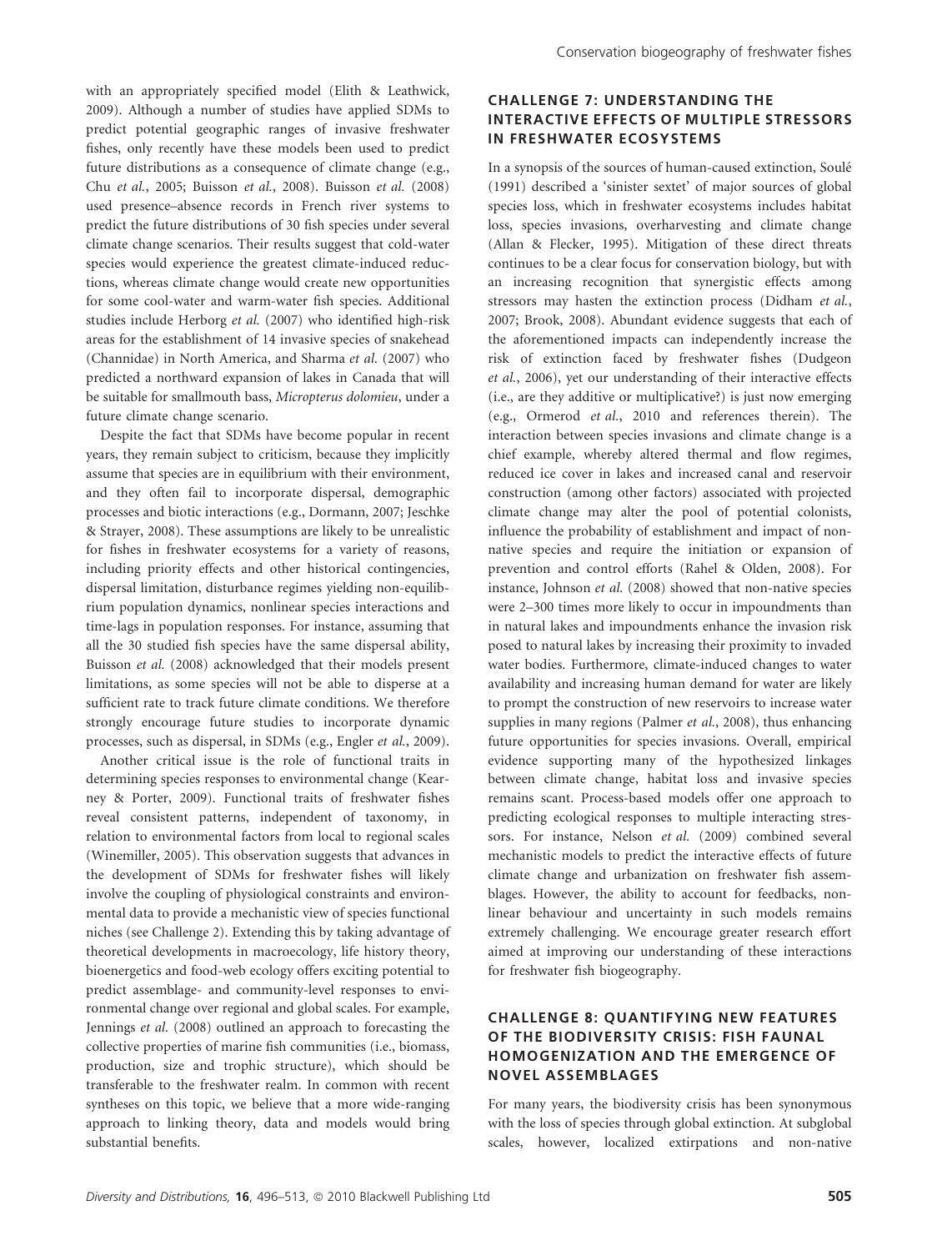invasions are equally important, pressing problems (Sax & Gaines, 2003). In the wake of continued human-driven species invasions and extinctions, the process of biotic homogenization has rapidly emerged as a topic of interest in conservation biogeography (Olden, 2006). Biotic homogenization refers to a regional decrease in beta-diversity over time, resulting from the spread of cosmopolitan species and/or loss of native endemics. This is a unique research challenge, because it is a multifaceted process that subsumes many aspects of the modern biodiversity crisis, including species invasions, extirpations and environmental alteration (McKinney & Lockwood, 1999).

Recent years have witnessed increased efforts to quantify biotic homogenization across taxonomic groups – a trend that started with freshwater fishes. In a landmark study, Rahel (2000) compared the similarity of regional (state) fish faunas in the United States between present-day and pre-European settlement periods and found that individual pairs of regions averaged 15 more species in common now than they did in the past (on average, fish faunas became more similar by 7.2%). Most striking was that 89 pairs of regions with zero historical similarity (no species in common) now share, on average, over 25 species. In the past decade, broad-scale patterns of homogenization have been evaluated for other regions, including Canada (Taylor, 2004), Australia (Olden et al., 2008b) and Europe (Clavero & García-Berthou, 2006) in addition to a number of regional-scale studies (see review by Olden, 2006). In contrast to taxonomic homogenization, the study of functional homogenization (i.e., replacing native species that fill 'specialist' roles with non-native 'generalist' species) has received relatively little attention. Functional homogenization is expected to have important implications for community and ecosystem properties, thus it deserves greater attention from ecologists.

Biotic homogenization is an important dimension of the modern biodiversity crisis having significant ecological, evolutionary and social implications (Olden et al., 2004). To date, we have begun to better understand patterns of biotic homogenization for freshwater fish; however, we still know very little about the mechanisms and consequences of this phenomenon. For example, environmental change ultimately promotes the geographic expansion of some species and the reduction in others, leading to biotic homogenization (Mc-Kinney & Lockwood, 1999), yet formal investigations into these relationships are rare (but see Olden et al., 2008b). Future studies should examine the homogenization process for different community properties (species occurrence, abundance and traits) at multiple spatial and temporal scales, with careful attention paid to the various biological mechanisms (invasions versus extinctions) and environmental drivers (environmental alteration versus biotic interactions) involved.

Increased homogenization of biotas associated with the massive and accelerating movement of species within regions is also likely to contribute to the creation of novel assemblages. Novel assemblages, sometimes referred to as 'no-analogue' or 'emerging ecosystems', are communities that consist of species that did not previously co-occur (Hobbs et al., 2006). Technically, any assemblage that has lost native species or gained non-native species is 'novel', but some assemblages have been transformed to such an extent that they are on the verge of becoming entirely new assemblages (Williams & Jackson, 2007). One of the biggest issues raised by changing climates is whether species whose preferred climates disappear locally can migrate to other areas where suitable climates still persist. Future predictions of the composition and geography of novel assemblages will therefore need to account for both native and non-native species' responses to environmental change. The combination of novel fish assemblages and altered biophysical conditions will result in new systems with their own structural and functional characteristics.

# CHALLENGE 9: PROMOTING SCIENTIFIC RIGOUR IN EMERGING FRESHWATER FISH CONSERVATION STRATEGIES

If climate change proceeds over the next century as current models predict, then many species will be forced to rapidly adapt to their new environments, to migrate to more suitable habitats, or face extinction (Parmesan, 2006). Freshwater fishes will, however, face a particularly large number and variety of both natural and artificial obstacles to movement when attempting to migrate latitudinally or along elevational gradients to remain within thermally suitable habitats. Hundreds of thousands of dams, diversions and impassable road culverts exist globally, and fishes have limited abilities to pass these barriers. Increasingly, small diversions and culverts under roadways are being modified to allow for movement of fishes in response to environmental change; however, this simultaneously increases the risk of invasion by non-native species and associated diseases, which are major threats to native species persistence (Fausch et al., 2009).

In contrast to traditional management approaches that aim to increase landscape connectivity, a recently suggested conservation strategy involves managed relocation – also referred to as assisted migration or translocation (Hoegh-Guldberg et al., 2008). This strategy involves moving individuals from areas of current occupancy that are at imminent risk to climate change to new locations, outside of their native range, where the probability of long-term survival is thought to be higher (Richardson et al., 2009). While many hail managed relocation as pragmatic and forward-thinking, the proposition of intentionally moving species to address climate change has understandably raised concerns and sparked debate (Ricciardi & Simberloff, 2009). Despite the flurry of recent interest, however, the discussion of managed relocation has, to date, focused almost entirely on terrestrial organisms, with little consideration given to freshwater biota (but see Olden et al., in press). In contrast to many terrestrial species, freshwater fishes are uniquely constrained in terms of responding to climate change by being limited to dispersal along fluvial corridors consisting of rivers, ponds and lakes with varying degrees of connectivity. These distinctive properties of freshwater ecosystems may therefore make managed relocation an indispensable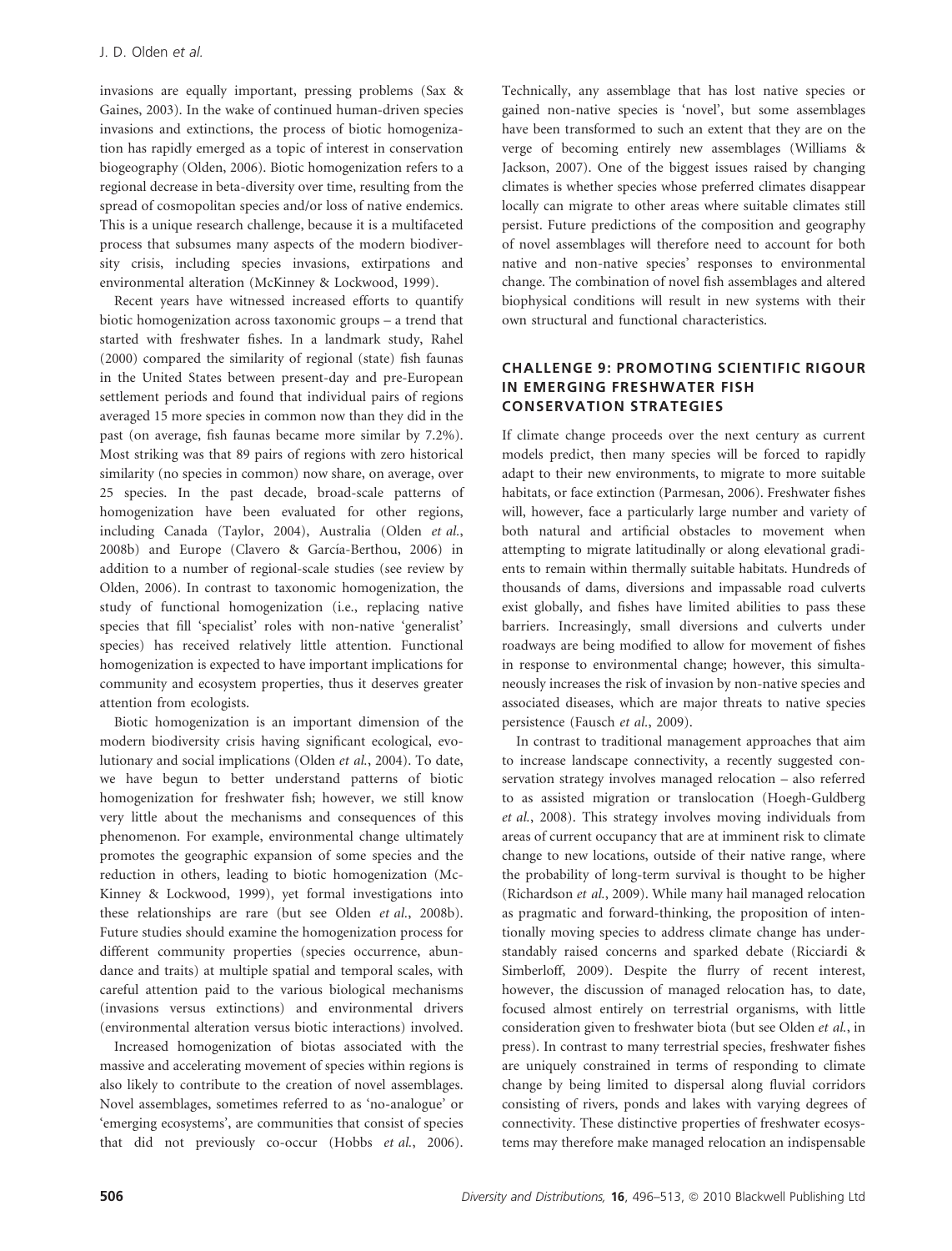conservation strategy for reducing the threat of climate-driven extinctions. However, these are the same properties that make the approach particularly risky in terms of unintended ecological consequences (e.g., the insular nature of freshwater systems makes them highly sensitive to the detrimental effects of introduced species; Dudgeon et al., 2006; Rahel, 2007; see Challenge 5). Guidelines for fish reintroductions are emerging (George et al., 2009), but much more research is needed to determine specific cases in which this conservation strategy would be justified.

# CHALLENGE 10: IMPROVING CONSERVATION PLANNING STRATEGIES FOR FRESHWATER FISH **SPECIES**

As human activities continue to alter freshwater ecosystems globally, a critical conservation goal is to develop dynamic biodiversity conservation management strategies that can adapt to changing environmental conditions while maintaining natural biogeographic patterns in biota (McClanahan et al., 2008). Until recently, comparatively little effort has been devoted to the design and implementation of freshwater conservation management frameworks (Abell et al., 2007). Instead, uninformed opportunism (sensu Pressey & Bottrill, 2008) has reigned, whereby conservation of freshwater ecosystems is tangential to conservation goals developed for terrestrial ecosystems. Spatial patterns of species richness and endemism have often been used to guide the conservation of freshwater fish biodiversity (e.g. Chu et al., 2003); however, such approaches do not provide the flexibility needed for an adaptive and complex conservation planning process. Conservation planning that incorporates complementarity (a gain in biodiversity when a site is added to an existing set of protected areas) yields more efficient and cost-effective conservation than ad-hoc scoring or ranking strategies (Margules et al., 2002).

Systematic conservation planning aims to efficiently select a comprehensive and representative set of areas for conservation management to ensure the long-term persistence of biodiversity (Margules & Pressey, 2000). Criteria such as size, shape, alignment, replication, connectivity and dispersion are seen as critical to the persistence of biodiversity and should guide the spatial configuration of conservation area networks (Margules & Pressey, 2000; Sarkar et al., 2006). Despite the prominence of protected areas as conservation interventions for terrestrial and more recently marine features, systematic approaches have only recently been applied to freshwater ecosystems (e.g., Linke et al., 2008; Moilanen et al., 2008; Nel et al., 2009a; Hermoso et al., 2010). These studies have highlighted a number of significant challenges (reviewed in Nel et al., 2009b) for effective conservation planning because of the distinctive properties of freshwater systems and their influence on spatial and temporal patterns of biodiversity. Successfully conserving freshwater fish biogeographical patterns is also contingent on addressing many of the challenges listed elsewhere in this paper. Here, we highlight several research areas needed to support systematic conservation planning for freshwater fishes.

Fish have commonly been used as surrogates for biodiversity in freshwater conservation planning, possibly because the distribution and ecological requirements of fish are comparatively well understood relative to most other freshwaterdependent biota. Yet, the extent to which fish are effective surrogates for other aquatic biota, and hence appropriate targets for conservation planning have not been comprehensively evaluated (Rodrigues & Brooks, 2007). Other biodiversity measures based on fish functional traits (functional diversity) and phylogenetic relationships (phylogenetic diversity) should provide useful insights. Alternative extinction scenarios can be expressed as potential losses in 'feature diversity' in regard to the evolutionary history of the studied region and may hence guide conservation priorities (Faith & Baker, 2006). The major challenge here is to assess the level of spatial congruence between biodiversity measures and subsequent implications for prioritizing a network of freshwater areas for conservation management.

The consideration of connectivity and its importance in maintaining natural ecological processes and biodiversity in freshwaters is also key to effective conservation planning for these systems (Hermoso et al., 2010). Designing efficient conservation area networks in freshwaters is challenging because of the spatial hierarchies of fluvial ecosystems and networks and the necessity to consider longitudinal, lateral and surface/ groundwater connections (Fausch et al., 2002). Evaluation of directional connectivity requirements based on knowledge of species life history traits, including migration patterns, offers one promising approach (Moilanen et al., 2008).

Finally, setting scientifically defensible conservation targets (e.g., the number of populations or areas required to maintain species) is challenging, because minimum population sizes or minimum habitat requirements for most freshwater species are not known (Nel et al., 2009a). Multiple occurrences in different catchments allow for different genetic lineages to be conserved (Nel et al., 2009a); however, conservation plans must go beyond mere spatial configurations to address humaninduced stressors (Araújo, 2009). Better integration of ecological principles (e.g., biogeographical theory, successional pathways and source-sink population structures; Margules & Pressey, 2000; Sarkar et al., 2006) is needed for conservation of freshwater fishes in an ever-changing world.

# **CONCLUSION**

Reflecting upon fish conservation biogeography, we believe that our ability to meet future challenges will benefit from what we call the Janus-approach. In Roman mythology, Janus was the god of gates, doors, doorways, beginnings and endings and is most often depicted as having two faces or heads, facing in opposite directions; one viewing what is behind and the other looking towards what lies ahead. In modern culture, his most prominent namesakes are the month of January, which begins the New Year, and the janitor who is a caretaker of doors and halls. To us, Janus reminds us that we must always be aware of where we have been by using knowledge from historical biogeography, while at the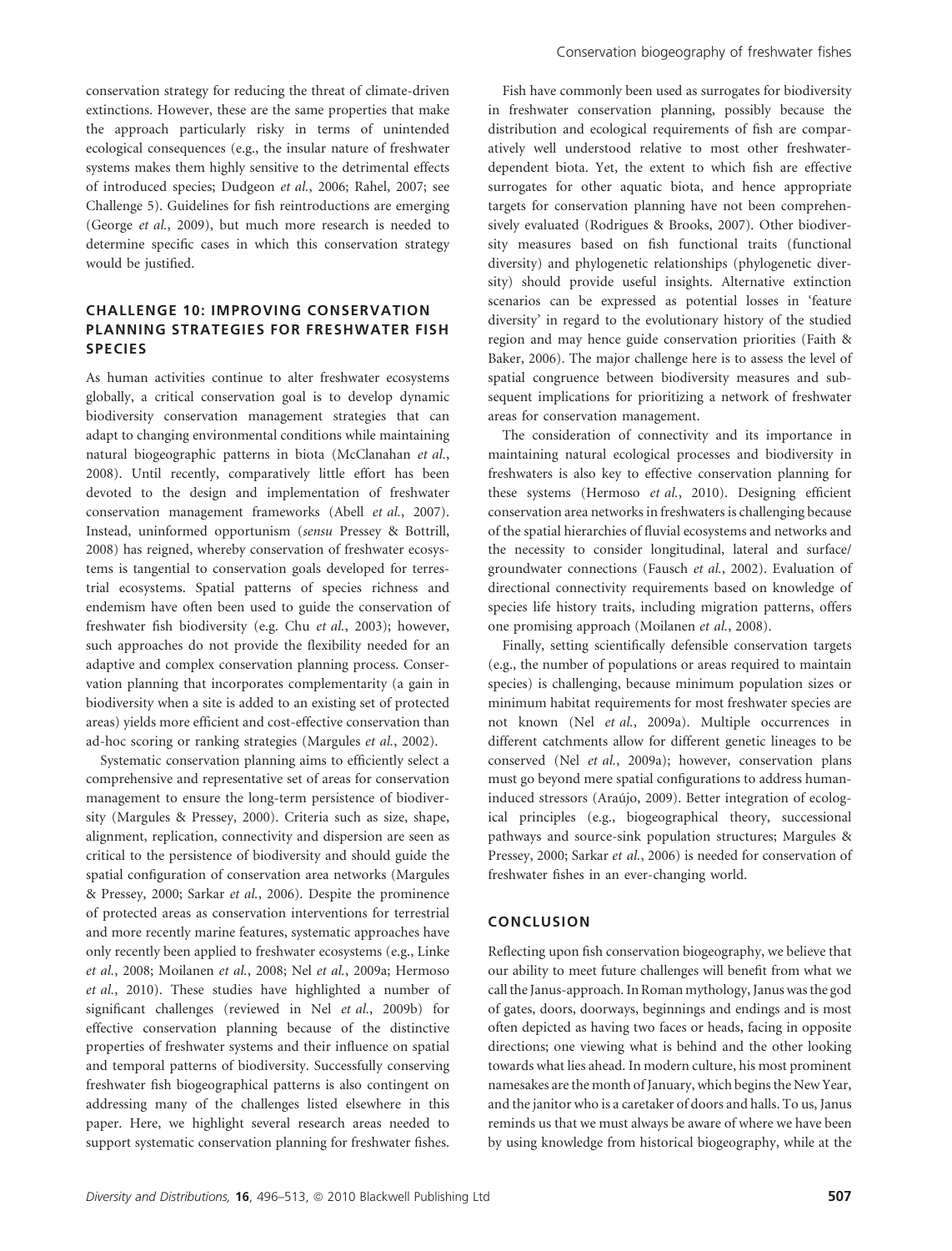same time being conscious of the future in which humans continue to shape ecological patterns and processes. Achieving a delicate balance between the practice of backward reflection and forward-looking is critical for ecologists to advance the conservation biogeography of freshwater fishes.

In his role as the guardian of entrances and exits, Janus was also believed to represent new beginnings. By reflecting on recent scientific progress in fish conservation biogeography, we have identified a set of core challenges for research investment. However, this is only the start; the next step is implementation. In our view, several critical implementation issues cut across all of these challenges. These issues include deficient taxonomic (the Linnean shortfall) and geographic data (the Wallacean shortfall) required to support applied research (Bini et al., 2006), the need to establish a global information system to support data integration and sharing among researchers and conservation practitioners and the requirement to make scientific research useful to decision-makers responsible for conservation policies and management.We agree with Salafsky et al.'s (2002) assertion that to narrow the gap between the information needed for conservation and the state of our ecological knowledge, new research projects should be attentive of the needs of end-users. With this in mind, we hope that the challenges discussed in our study offer a useful roadmap for identifying new paths of investigation into the field of freshwater fish biogeography.

## ACKNOWLEDGEMENTS

The final manuscript benefited greatly from comments by D. McGarvey, T. Erös and an anonymous referee. The authors thank Dave Richardson for the invitation to participate in this special issue. Funding was gratefully provided by the USGS Lower Colorado River Aquatic GAP Program (J.D.O.), the U.S. Environmental Protection Agency Science To Achieve Results (STAR) Program (Grant No. 833834010) (J.D.O.), the Tropical Rivers and Coastal Knowledge Research Hub and the Australian Rivers Institute, Griffith University (M.J.K. and J.D.O.), the ANR 'Freshwater fish diversity' (ANR-06-BDIV-010, French Ministry of Research) (F.L. and P.A.T.), the estate of Carolyn Wierichs Kelso (K.O.W.), and the Spanish Ministry of Science (CGL 2006-11652-C02) (E.G.B.).

# REFERENCES

- Abell, R.A., Allan, J.D. & Lehner, B. (2007) Unlocking the potential of protected areas for freshwaters. Biological Conservation, 134, 48–63.
- Allan, J.D. & Flecker, A.S. (1995) Biodiversity conservation in running waters. BioScience, 43, 32–43.
- Allan, J.D., Abell, R., Hogan, Z.S., Revenga, C., Taylor, B.W., Welcomme, R.L. & Winemiller, K. (2005) Overfishing of inland waters. BioScience, 55, 1041–1051.
- Angermeier, P.L. (1995) Ecological attributes of extinctionprone species: loss of freshwater fishes of Virginia. Conservation Biology, 9, 143–158.
- Araújo, M.B. (2009) Climate change and spatial conservation planning. Spatial conservation prioritization: quantitative methods and computational tools (ed. by A. Moilanen, K.A. Wilson and H.P. Possingham), pp. 172–184, Oxford University Press, Oxford.
- Banarescu, P.M. (1990) Zoogeography of fresh waters. Vol I. General distribution and dispersal of freshwater animals, Aula Verlag, Wiesbaden.
- Berra, T. (2001) Freshwater fish distribution. Academic Press, San Diego, CA.
- Bini, L.M., Diniz-Filho, J.A.F., Rangel, T.F.L.V.B., Bastos, R.P. & Pinto, M.P. (2006) Challenging Wallacean and Linnean shortfalls: knowledge gradients and conservation planning in a biodiversity hotspot. Diversity and Distributions, 12, 475–482.
- Blanchet, S., Leprieur, F., Beauchard, O., Staes, J., Oberdorff, T. & Brosse, S. (2009) Broad-scale determinants of non-native fish species richness are context-dependent. Proceedings of the Royal Society of London Series B, Biological Sciences, 276, 2385–2394.
- Botkin, D.B., Saxe, H., Araújo, M.B., Betts, R., Bradshaw, R.H.W., Cedhagen, T., Chesson, P., Dawson, T.P., Etterson, J., Faith, D.P., Ferrier, S., Guisan, A., Skjoldborg Hansen, A., Hilbert, D.W., Loehle, C., Margules, C., New, M., Sobel, M.J. & Stockwell, D.R.B. (2007) Forecasting the effects of global warming on biodiversity. *BioScience*, 57, 227–236.
- Broennimann, O., Treier, U.A., Müller-Schärer, H., Thuiller, W., Peterson, A.T. & Guisan, A. (2007) Evidence of climatic niche shift during biological invasion. Ecology Letters, 10, 701–709.
- Brook, B.W. (2008) Synergies between climate change, extinctions and invasive vertebrates. Wildlife Research, 35, 249–252.
- Brook, B.W., O'Grady, J.J., Chapman, A.P., Burgman, M.A., Akçakaya, H.R. & Frankham, R (2000) Predictive accuracy of population viability analysis in conservation biology. Nature, 404, 385–387.
- Bruton, M.N. (1995) Have fishes had their chips? The dilemma of threatened fishes. Environmental Biology of Fishes, 43, 1– 27.
- Buisson, L., Thuiller, W., Lek, S., Lim, P. & Grenouillet, G. (2008) Climate change hastens the turnover of stream fish assemblages. Global Change Biology, 14, 2232–2248.
- Burridge, C.P., Craw, D. & Waters, J.M. (2006) River capture, range expansion, and cladogenesis: the genetic signature of freshwater vicariance. Evolution, 60, 1038–1049.
- Campbell Grant, E.H., Lowe, W.H. & Fagan, W.F. (2007) Living in the branches: population dynamics and ecological processes in dendritic networks. Ecology Letters, 10, 165–175.
- Caughley, G. (1994) Directions in conservation biology. Journal of Animal Ecology, 63, 215–235.
- Chu, C., Minns, C.K. & Mandrak, N.E. (2003) Comparative regional assessment of factors impacting freshwater fish biodiversity in Canada. Canadian Journal of Fisheries and Aquatic Sciences, 60, 624–634.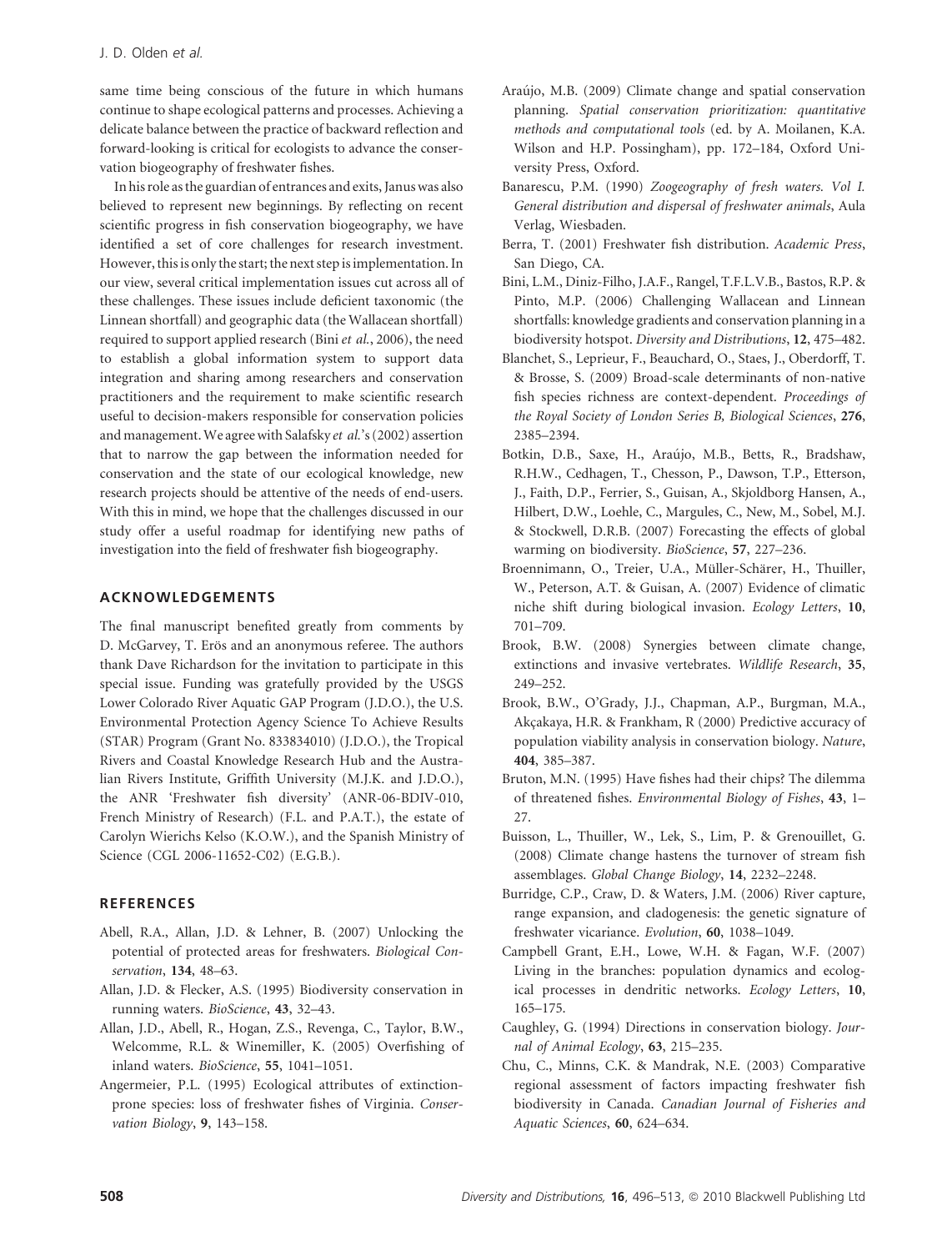- Chu, C., Mandrak, N.E. & Minns, C.K. (2005) Potential impacts of climate change on the distributions of several common and rare freshwater fishes in Canada. Diversity and Distributions, 11, 299–310.
- Clavero, M. & García-Berthou, E. (2006) Homogenization dynamics and introduction routes of invasive freshwater fish in the Iberian Peninsula. Ecological Applications, 16, 2313– 2324.
- Coggins, L.G. . Jr & Walters, C. (2009) Abundance trends and status of the Little Colorado River population of humpback chub – an update considering data from 1989– 2008. U.S. Geological Survey Open–File Report 2009–1075. Reston, VA.
- Coggins, L.G. Jr, Pine, W.E.I., Walters, C.J. & Martell, S.J.D. (2006) Abundance trends and status of the Little Colorado River population of humpback chub. North American Journal of Fisheries Management, 26, 233–245.
- Copp, G.H., Bianco, N.G., Bogutskay, T. et al. (2005) To be, or not to be, a non-native freshwater fish? Journal of Applied Ichthyology, 21, 242–262.
- Cote, D., Kehler, D.G., Bourne, C. & Wiersma, Y.F. (2009) A new measure of longitudinal connectivity for stream networks. Landscape Ecology, 24, 101–113.
- Crisp, M.D., Arroyo, M.T.K., Cook, L.G., Gandolfo, M.A., Jordan, G.J., McGlone, M.S., Weston, P.H., Westoby, M., Wilf, P. & Linder, H.P. (2009) Phylogenetic biome conservatism on a global scale. Nature, 458, 754–756.
- Darlington, P.J. (1948) The geographical distribution of coldblooded vertebrates. Quarterly Review of Biology, 23, 1–26.
- Darwin, C. (1839) Narrative of the surveying voyages of His Majesty's Ships Adventure and Beagle between the years 1826 and 1836, describing their examination of the southern shores of South America, and the Beagle's circumnavigation of the globe. Journal and remarks. 1832–1836, III. Henry Colburn, London.
- Diamond, J.M. (1972) Biogeographic kinetics: estimation of relaxation times for avifaunas of southwestern pacific islands. Proceedings of the National Academy of Sciences USA, 69, 3199–3203.
- Didham, R.K., Tylianakis, J.M., Gemmell, N.J., Rand, T.A. & Robert, M. (2007) Interactive effects of habitat modification and species invasion on native species decline. Trends in Ecology & Evolution, 20, 470–475.
- Dormann, C.F. (2007) Promising the future? Global change projections of species distributions. Basic and Applied Ecology, 8, 387–397.
- Dudgeon, D., Arthington, A.H., Gessner, M.O., Kawabata, Z.-I., Knowler, D.J., Leveque, C., Naiman, R.J., Prieur-Richard, A.-H., Soto, D., Stiassny, M.L.J. & Sullivan, C.A. (2006) Freshwater biodiversity: importance, threats, status and conservation challenges. Biological Reviews, 81, 163– 182.
- Elith, J. & Leathwick, J. (2009) Species distribution models: ecological explanation and prediction across space and time. Annual Review of Ecology, Evolution and Systematics, 40, 677– 697.
- Engler, R., Randin, C.F., Vittoz, P., Czáka, T., Beniston, M., Zimmermann, N.E. & Guisan, A. (2009) Predicting future distributions of mountain plants under climate change: does dispersal capacity matter? Ecography, 32, 34–45.
- Fagan, W.F., Unmack, P.J., Burgess, C. & Minckley, W.L. (2002) Rarity, fragmentation, and extinction risk in desert fishes. Ecology, 83, 3250–3256.
- Faith, D.P. & Baker, A.M. (2006) Phylogenetic diversity (PD) and biodiversity conservation: some bioinformatics challenges. Evolutionary Bioinformatics, 2, 121–128.
- Fausch, K.D., Torgersen, C.E., Baxter, C.V. & Li, H.W. (2002) Landscapes to riverscapes: bridging the gap between research and conservation of stream fishes. BioScience, 52, 483–498.
- Fausch, K.D., Rieman, B.E., Dunham, J.B., Young, M.K. & Peterson, D.P. (2009) Invasion versus isolation: trade-offs in managing native salmonids with barriers to upstream movement. Conservation Biology, 23, 859–870.
- Fridley, J.D., Stachowicz, J.J., Naeem, S., Sax, D.F., Seabloom, E.W., Smith, M.D., Stohlgren, T.J., Tilman, D. & Von Holle, B. (2007) The invasion paradox: reconciling pattern and process in species invasions. Ecology, 88, 3–17.
- Frimpong, E.A. & Angermeier, P.L. (2009) FishTraits: a database of ecological and life-history traits of freshwater fishes of the United States. Fisheries, 34, 487–495.
- Galil, B.S., Nehring, S. & Panov, V. (2007) Waterways as invasion highways – Impact of climate change and globalization. Biological invasions (ed. by W. Nentwig), pp. 59–74, Springer-Verlag, Berlin.
- García-Berthou, E. (2007) The characteristics of invasive fishes: what has been learned so far? Journal of Fish Biology, 71(Suppl D), 33–55.
- George, A.L., Kuhajda, B.R., Williams, J.D., Cantrell, M.A., Rakes, P.L. & Shute, J.R. (2009) Guidelines for propagation and translocation for freshwater fish conservation. Fisheries, 34, 529–545.
- Gravel, D., Canham, C.D., Beaudet, M. & Messier, C. (2006) Reconciling niche and neutrality: the continuum hypothesis. Ecology Letters, 9, 399–409.
- Harding, H.E., Benfield, J.S., Bolstad, E.F., Helfman, P.V. & Jones, E.B.D III (1998) Stream biodiversity: the ghost of land use past. Proceedings of the National Academy of Sciences USA, 95, 14843–14847.
- Harrison, I.J. & Stiassny, M.L.J. (1999) The quiet crisis: a preliminary listing of freshwater fishes of the world that are either extinct or ''missing in action''. Extinctions in near time: causes, contexts, and consequences (ed. by R.D.E. MacPhee), pp. 271–331, Plenum Press, New York.
- Herborg, L.M., Mandrak, N.E., Cudmore, B.C. & MacIsaac, H.J. (2007) Comparative distribution and invasion risk of snakehead (Channidae) and Asian carp (Cyprinidae) species in North America. Canadian Journal of Fisheries and Aquatic Sciences, 64, 1723–1735.
- Hermoso, V., Linke, S., Prenda, J. & Possingham, H.P. (2010) Addressing longitudinal connectivity in freshwater systematic conservation planning. Freshwater Biology, doi:10.1111/ j.1365-2427.2009.02390.x.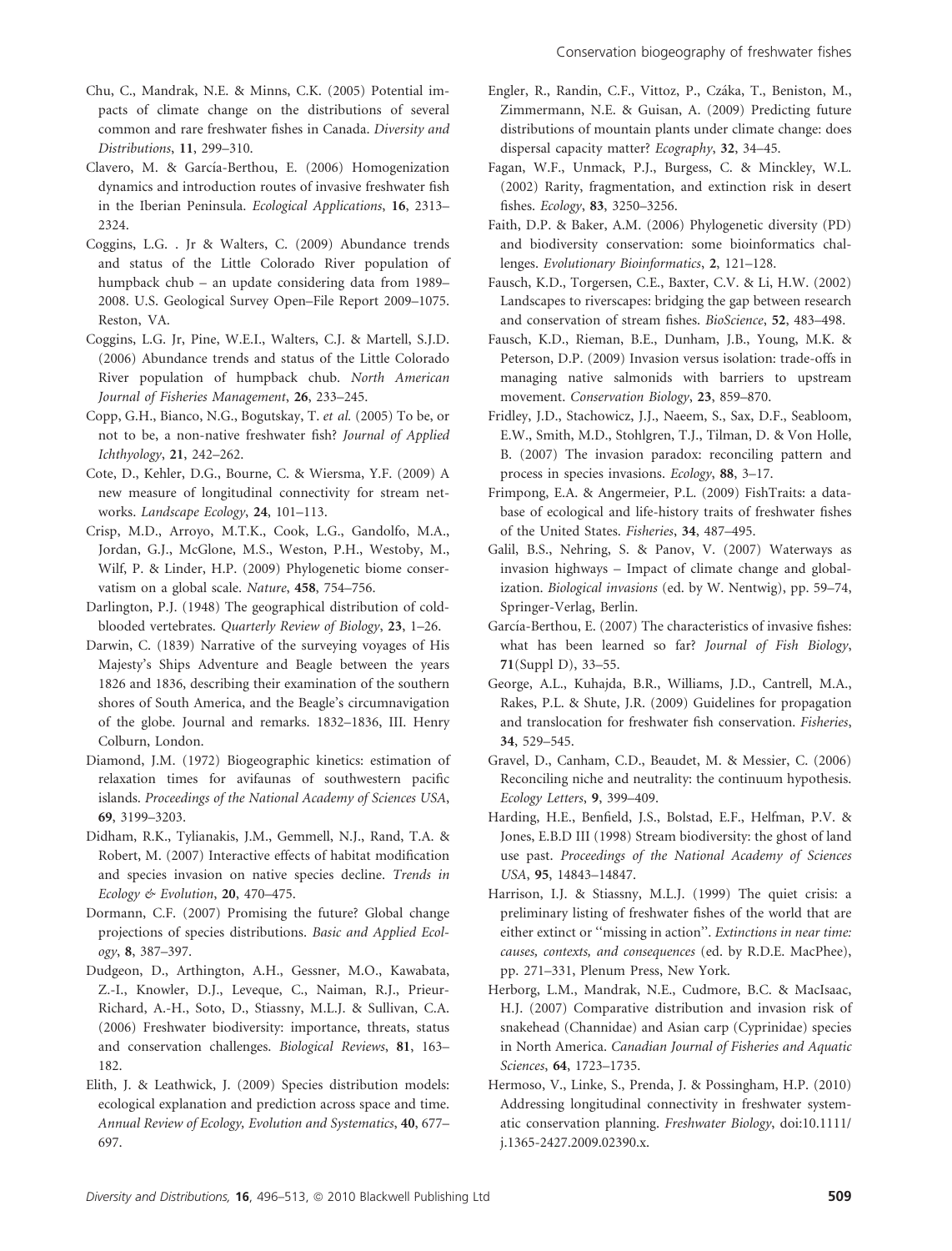- Hitt, N.P. & Angermeier, P.L. (2008) Evidence for fish dispersal from spatial analysis of stream network topology. Journal of the North American Benthological Society, 27, 304– 320.
- Hobbs, R.J., Arico, S., Aronson, J., Baron, J.S., Bridgewater, P., Cramer, V.A., Epstein, P.R., Ewel, J.J., Klink, C.A., Lugo, A.E., Norton, D., Ojima, D., Richardson, D.M., Sanderson, E.W., Valladares, F., Vila`, M., Zamora, R. & Zobel, M. (2006) Novel ecosystems: theoretical and management aspects of the new ecological world order. Global Ecology and Biogeography, 15, 1–7.
- Hoegh-Guldberg, O., Hughes, L., McIntyre, S., Lindenmayer, D.B., Parmesan, C., Possingham, H.P. & Thomas, C.D. (2008) Assisted colonization and rapid climate change. Science, 321, 345–346.
- Hubbell, S.P. (2001) The unified neutral theory of biodiversity and biogeography. Princeton University Press, Princeton, NJ.
- Hugueny, B., Oberdorff, T. & Tedesco, P.A. (2010) Community ecology of river fishes: a large scale perspective. Community ecology of stream fishes: concepts, approaches, and techniques (ed. by K.B. Gido and D.A. Jackson). American Fisheries Society, Bethesda, MA.
- Hutchinson, G.E. (1957) Concluding remarks, Cold Spring Harbor Symposium. Quantitative Biology, 22, 415–427.
- Ibañez, C., Belliard, J., Hughes, R.M., Irz, P., Kamdem-Toham, A., Lamouroux, N., Tedesco, P.A. & Oberdorff, T. (2009) Convergence of temperate and tropical stream fish assemblages. Ecography, 32, 658–670.
- Irz, P., Michonneau, F., Oberdorff, T., Whittier, T.R., Lamouroux, N., Mouillot, D. & Argillier, C. (2007) Fish community comparisons along environmental gradients in lakes of France and north-east USA. Global Ecology and Biogeography, 16, 350–366.
- Jackson, S.T. & Sax, D.F. (2010) Balancing biodiversity in a changing environment: extinction debt, immigration credit and species turnover. Trends in Ecology & Evolution, doi:10.1016/j.tree.2009.10.001.
- Jackson, D.A., Peres-Neto, P.R. & Olden, J.D. (2001a) What controls who is where in freshwater fish communities - the roles of biotic, abiotic, and spatial factors. Canadian Journal of Fisheries and Aquatic Sciences, 58, 157–170.
- Jackson, R.B., Carpenter, S.R., Dahm, C.N., McKnight, D.M., Naiman, R.J., Postel, S.L. & Running, S.W. (2001b) Issues in Ecology: water in a Changing World. Ecological Applications, 11, 1027–1045.
- Jennings, S., Mélin, F., Blanchard, J.L., Forster, R.M., Dulvy, N.K. & Wilson, R.W. (2008) Global-scale predictions of community and ecosystem properties from simple ecological theory. Proceedings of the Royal Society of London, Series B, 275, 1375–1383.
- Jeschke, J.M. & Strayer, D.L. (2008) Usefulness of bioclimate models for studying climate change and invasive species. Annals of the New York Academy of Sciences, 1134, 1–24.
- Johnson, P.T.J., Olden, J.D. & Vander Zanden, M.J. (2008) Dam invaders: impoundments facilitate biological invasions

into freshwaters. Frontiers in Ecology and the Environment, 6, 359–365.

- Karr, J.R. & Chu, E.W. (1999) Restoring life in running waters: better biological monitoring. Island Press, Washington, D.C.
- Kearney, M.R. & Porter, W.P. (2009) Mechanistic niche modelling: combining physiological and spatial data to predict species' ranges. Ecology Letters, 12, 334–350.
- Kuussaari, M., Bommarco, R., Heikkinen, R.K., Helm, A., Krauss, J., Lindborg, R., Öckinger, E., Pärtel, M., Pino, J., Rodà, F., Stefanescu, C., Teder, T., Zobel, M. & Steffan-Dewenter, I. (2009) Extinction debt: a challenge for biodiversity conservation. Trends in Ecology & Evolution, 24, 564-571.
- Leibold, M.A., Holyoak, M., Mouquet, N., Amarasekare, P., Chase, J., Hoopes, M., Holt, R., Shurin, J.B., Law, R., Tilman, D., Loreau, M. & Gonzalez, A. (2004) The metacommunity concept: a framework for multi-scale community ecology. Ecology Letters, 7, 601–613.
- Leprieur, F., Beauchard, O., Blanchet, S., Oberdorff, T. & Brosse, S. (2008) Fish invasions in the world's river systems: when natural processes are blurred by human activities. Plos Biology, 6, 2940–2940.
- Leprieur, F., Olden, J.D., Lek, S. & Brosse, S. (2009) Contrasting patterns and mechanisms of spatial turnover for native and exotic freshwater fish in Europe. Journal of Biogeography, 36, 1899–1912.
- Lévêque, C., Oberdorff, T., Paugy, D., Stiassny, M.L.J. & Tedesco, P.A. (2008) Global diversity of fish (Pisces) in freshwater. Hydrobiologia, 595, 545–567.
- Linke, S., Norris, R.H. & Pressey, R.L. (2008) Irreplaceability of river networks: towards catchment-based conservation planning. Journal of Applied Ecology, 45, 1486–1495.
- Losos, J.B. (2008) Phylogenetic niche conservatism, phylogenetic signal and the relationship between phylogenetic relatedness and ecological similarity among species. Ecology Letters, 11, 995–1003.
- MacArthur, R. & Levins, R. (1967) The limiting similarity, convergence, and divergence of coexisting species. American Naturalist, 101, 377–385.
- MacArthur, R.H. & Wilson, E.O. (1967) The theory of island biogeography. Princeton University Press, Princeton, NJ.
- Malanson, G.P. (2008) Extinction debt: origins, developments, and applications of a biogeographic trope. Progress in Physical Geography, 32, 277–291.
- Margules, C.R. & Pressey, R.L. (2000) Systematic conservation planning. Nature, 405, 243–253.
- Margules, C.R., Pressey, R.L. & Williams, P.H. (2002) Representing biodiversity: data and procedures for identifying priority areas for conservation. Journal of Biosciences, 27, 309–326.
- Mason, N.W.H., Irz, P., Lanoiselée, C., Mouillot, D. & Argillier, C. (2008) Evidence that niche specialization explains species-energy relationships in lake fish communities. Journal of Animal Ecology, 77, 285–296.
- McClanahan, T.R., Cinner, J., Maina, J., Graham, N.A.J., Daw, T.M., Stead, S.M., Wamukota, A., Brown, K., Ateweberhan,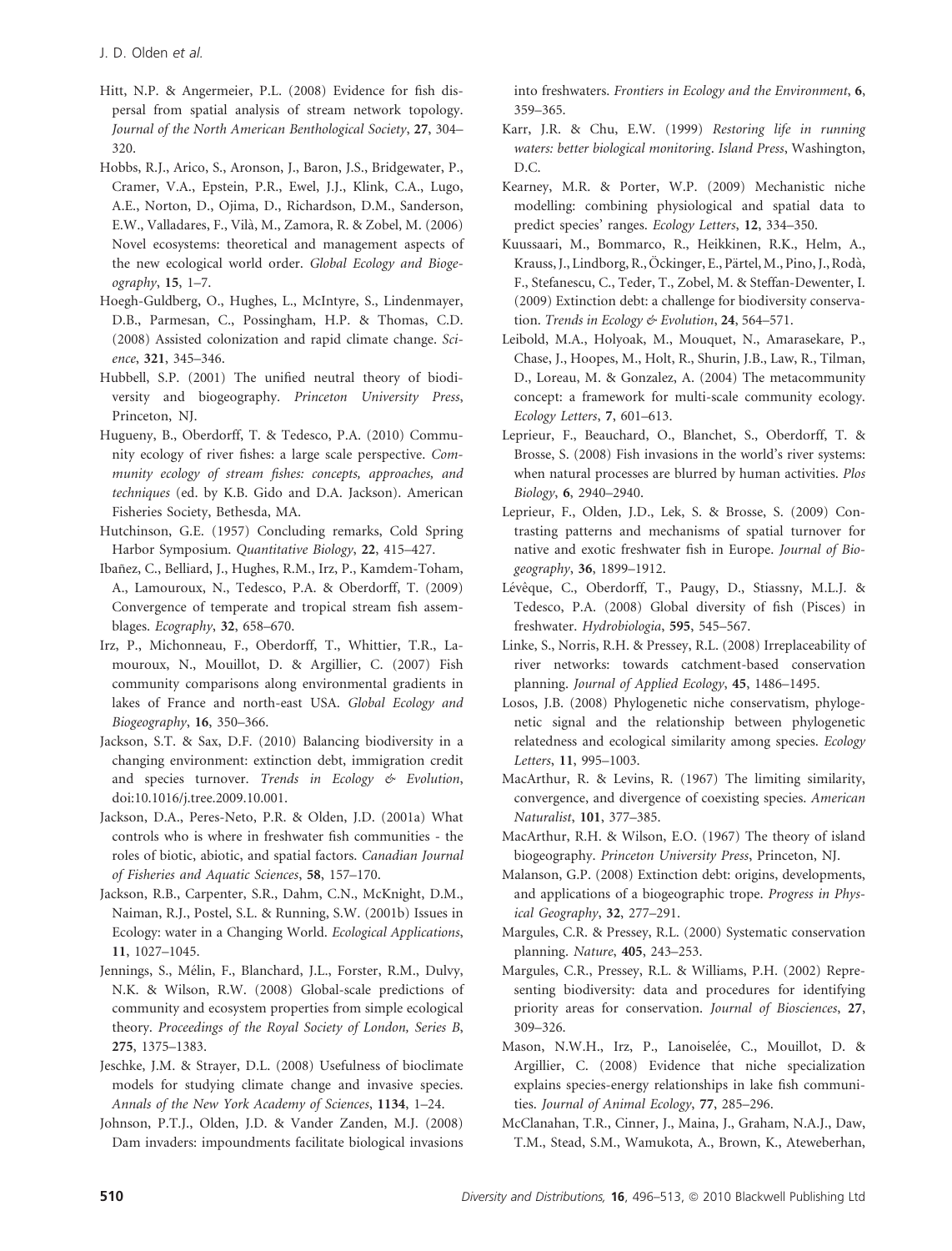M., Venus, V. & Polunin, N.V.C (2008) Conservation action in a changing climate. Conservation Letters, 1, 53–59.

- McGarvey, D.J. & Ward, G.M. (2008) Scale dependence in the species-discharge relationship for fishes of the southeastern U.S.A. Freshwater Biology, 53, 2206–2219.
- McGill, B.J., Enquist, B.J., Weiher, E. & Westoby, M. (2006) Rebuilding community ecology from functional traits. Trends in Ecology & Evolution, 21, 178–185.
- McKinney, M.L. & Lockwood, J.L. (1999) Biotic homogenization: a few winners replacing many losers in the next mass extinction. Trends in Ecology and Evolution, 14, 450–453.
- McNyset, K.M. (2009) Ecological niche conservatism in North American freshwater fishes. Biological Journal of the Linnean Society, 96, 282–295.
- Mitchell, A.L. & Knouft, J.H. (2009) Non-native fishes and native species diversity in freshwater fish assemblages across the United States. Biological Invasions, 11, 1441–1450.
- Moilanen, A., Leathwick, J. & Elith, J. (2008) A method for spatial freshwater conservation prioritization. Freshwater Biology, 53, 577–592.
- Morlon, H., Chuyong, G., Condit, R., Hubbell, S., Kenfack, D., Thomas, D., Valencia, R. & Green, J.L. (2008) A general framework for the distance-decay of similarity in ecological communities. Ecology Letters, 11, 904–917.
- Moyle, P.B. & Marchetti, M.P. (2006) Predicting invasion success: freshwater fishes in California as a model. BioScience, 56, 515–524.
- Muneepeerakul, R., Bertuzzo, E., Lynch, H.J., Fagan, W.F., Rinaldo, A. & Rodriguez-Iturbe, I. (2008) Neutral metacommunity models predict fish diversity patterns in Mississippi–Missouri basin. Nature, 543, 220–223.
- Myers, G.S. (1949) Salt-tolerance of fresh-water fish groups in relation to zoogeographical problems. Bijdragen tot de Dierkunde, 28, 315–322.
- Nekola, J.C. & White, P.S. (1999) Distance decay of similarity in biogeography and ecology. Journal of Biogeography, 26, 867–878.
- Nel, J.L., Reyers, B., Roux, D.J. & Cowling, R.M. (2009a) Expanding protected areas beyond their terrestrial comfort zone: identifying spatial options for river conservation. Biological Conservation, 142, 1605–1616.
- Nel, J.L., Roux, D.J., Abell, R., Ashton, P.J., Cowling, R.M., Higgins, J.V., Thieme, M. & Viers, J.H. (2009b) Progress and challenges in freshwater conservation planning. Aquatic Conservation: Marine and Freshwater Ecosystems, 19, 474–485.
- Nelson, K.C., Palmer, M.A., Pizzuto, J.E., Moglen, G.E., Angermeier, P.L., Hilderbrand, R.H., Dettinger, M. & Hayhoe, K. (2009) Forecasting the combined effects of urbanization and climate change on stream ecosystems: from impacts to management options. Journal of Applied Ecology, 46, 154–163.
- Nilsson, C., Reidy, C.A., Dynesius, M. & Revenga, C. (2005) Fragmentation and flow regulation of the world's large river systems. Science, 308, 405–408.
- O'Grady, J.J., Reed, D.H., Brook, B.W. & Frankham, R. (2004) What are the best correlates of predicted extinction risk? Biological Conservation, 118, 513–520.
- Olden, J.D. (2006) Biotic homogenization: a new research agenda for conservation biogeography. Journal of Biogeography, 33, 2027–2039.
- Olden, J.D. & Kennard, M.K. (2010) Intercontinental comparison of fish life-history strategies along a gradient of hydrologic variability. Community ecology of stream fishes: concepts, approaches, and techniques (ed. by K.B. Gido and D.A. Jackson). American Fisheries Society, Bethesda, MA.
- Olden, J.D., Jackson, D.A. & Peres-Neto, P.R. (2001) Spatial isolation and fish communities in drainage lakes. Oecologia, 127, 572–585.
- Olden, J.D., Poff, N.L., Douglas, M.R., Douglas, M.E. & Fausch, K.D. (2004) Ecological and evolutionary consequences of biotic homogenization. Trends in Ecology & Evolution, 19, 18–24.
- Olden, J.D., Poff, N.L. & Bestgen, K.R. (2006) Life-history strategies predict fish invasions and extirpations in the Colorado River Basin. Ecological Monographs, 76, 25–40.
- Olden, J.D., Hogan, Z.S. & Vander Zanden, M.J. (2007) Small fish, big fish, red fish, blue fish: size-biased extinction risk of the world's freshwater and marine fishes. Global Ecology and Biogeography, 16, 694–701.
- Olden, J.D., Poff, N.L. & Bestgen, K.R. (2008a) Traits synergisms and the rarity, extirpation, and extinction risk of desert fishes. Ecology, 89, 847–856.
- Olden, J.D., Kennard, M.J. & Pusey, B.J. (2008b) Species invasions and the changing biogeography of Australian freshwater fishes. Global Ecology and Biogeography, 17, 25– 37.
- Olden, J.D., Kennard, M.J., Poff, N.L. & Lawler, J.J. (in press) Diving into murky waters: challenges and opportunities for implementing managed relocation to mitigate the threat of climate change to freshwater biodiversity. Conservation Biology.
- Ormerod, S.J., Dobson, M., Hildrew, A.G. & Townsend, C.R. (2010) Multiple stressors in freshwater ecosystems. Freshwater Biology, 55(Suppl. 1), 1–4.
- Padilla, D.K. & Williams, S.L. (2004) Beyond ballast water: aquarium and ornamental trades as sources of invasive species in aquatic ecosystems. Frontiers in Ecology and the Environment, 2, 131–138.
- Palmer, M.A., Reidy, C., Nilsson, C., Florke, M., Alcamo, J., Lake, P.S. & Bond, N. (2008) Climate change and world's river basins: anticipating management options. Frontiers in Ecology and the Environment, 6, 81–89.
- Parenti, L.R. (1991) Ocean basins and the biogeography of freshwater fish. Australian Systematic Botany, 4, 137–194.
- Parmesan, C. (2006) Ecological and evolutionary responses to recent climate change. Annual Review of Ecology, Evolution and Systematics, 37, 637–669.
- Pearman, P.B., Guisan, A., Broennimann, O. & Randin, C.F. (2008) Niche dynamics in space and time. Trends in Ecology & Evolution, 23, 149–158.
- Perrings, C., Dehnen-Schmutz, K., Touza, J. & Williamson, M. (2005) How to manage biological invasions under globalization. Trends in Ecology and Evolution, 20, 212–215.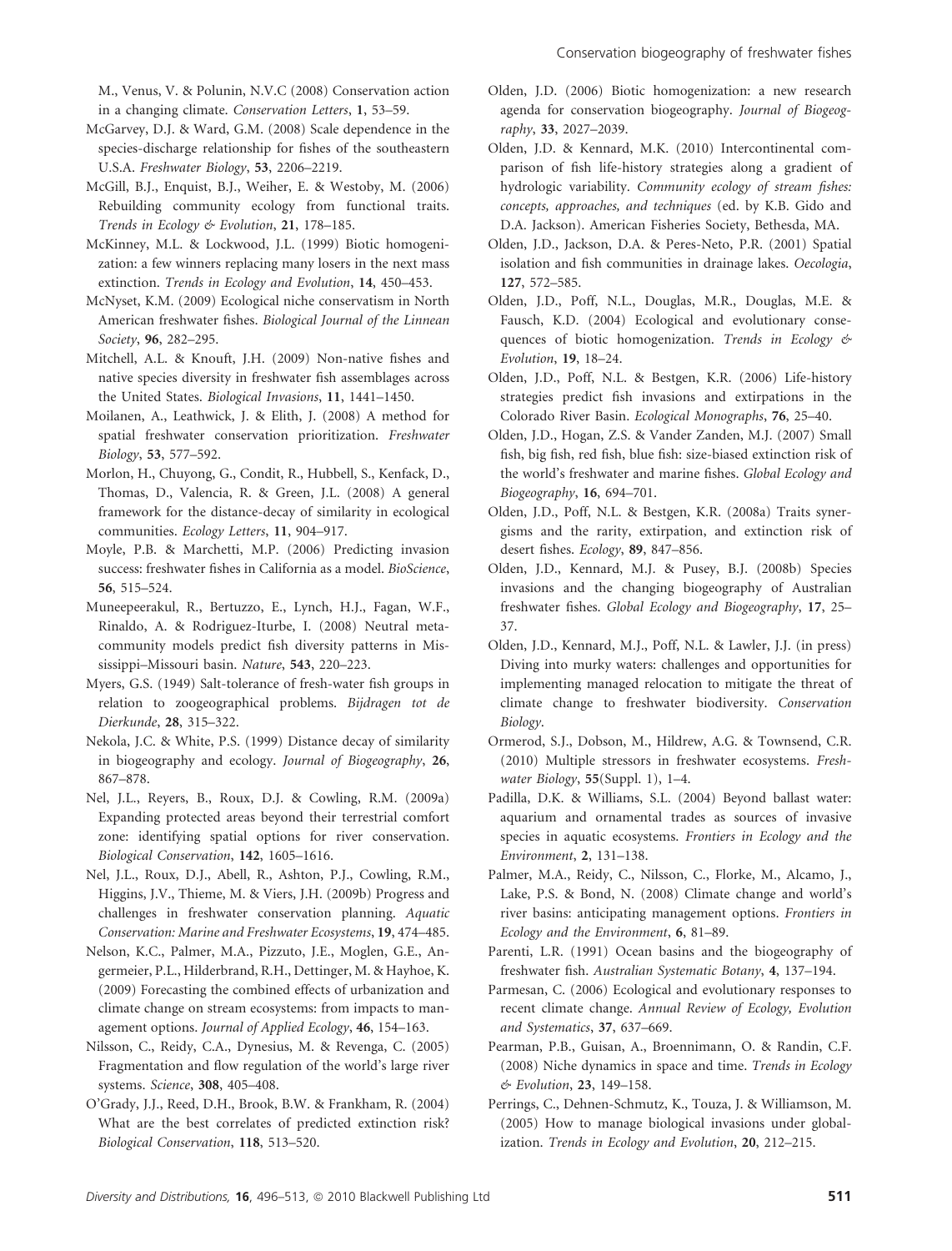- Peterson, A.T., Soberón, J. & Sánchez Cordero, V. (1999) Conservatism of ecological niches in evolutionary time. Science, 285, 1265–1267.
- Peterson, E.E., Theobold, D. & Ver Hoef, J.M. (2007) Geostatistical modeling on stream networks: developing valid covariance matrices based on hydrologic distance and stream flow. Freshwater Biology, 52, 267–279.
- Poff, N.L., Angermeier, P.L., Cooper, S.D., Lake, P.S., Fausch, K.D., Winemiller, K.O., Mertes, L.A.K., Oswood, M.W., Reynolds, J. & Rahel, F.J. (2001) Fish diversity in streams and rivers. Scenarios of future biodiversity (ed. by F.S. Chapin, O.E. Sala and R. Huber-Sannwald), pp. 315–349, Springer-Verlag, New York.
- Poff, N.L., Olden, J.D., Vieira, N.K.M., Finn, D.S., Simmons, M.P. & Kondratieff, B.C. (2006) Functional trait niches of North American lotic insects: traits-based ecological applications in light of phylogenetic relationships. Journal of the North American Benthological Society, 25, 730–755.
- Pressey, R.L. & Bottrill, M.C. (2008) Opportunism, threats and the evolution of systematic conservation planning. Conservation Biology, 22, 1340–1345.
- Rahel, F.J. (2000) Homogenization of fish faunas across the United States. Science, 288, 854–856.
- Rahel, F.J. (2007) Biogeographic barriers, connectivity and homogenisation of freshwater faunas: it's a small world after all. Freshwater Biology, 52, 696–710.
- Rahel, F.J. & Olden, J.D. (2008) Assessing the effects of climate change on aquatic invasive species. Conservation Biology, 22, 521–533.
- Ricciardi, A. (2006) Patterns of invasion of the Laurentian Great Lakes in relation to changes in vector activity. Diversity and Distributions, 12, 425–433.
- Ricciardi, A. & Rasmussen, J.B. (1999) Extinction rates of North American freshwater fauna. Conservation Biology, 13, 1220–1222.
- Ricciardi, A. & Simberloff, D. (2009) Assisted migration is not a viable conservation strategy. Trends in Ecology & Evolution, 24, 248–253.
- Richardson, D.M., Hellmann, J.J., McLachlan, J. et al. (2009) Multidimensional evaluation of managed relocation. Proceedings of the National Academy of Sciences USA, 106, 9721– 9724.
- Ricklefs, R.E. (2008) Disintegration of the ecological community. American Naturalist, 172, 741–750.
- Rodrigues, A.S.L. & Brooks, T.M. (2007) Shortcuts for biodiversity conservation planning: the effectiveness of surrogates. Annual Review of Ecology, Evolution and Systematics, 38, 713– 737.
- Rodriguez, M.A. (2002) Restricted movement in stream fish: the paradigm is incomplete, not lost. Ecology, 83, 1–13.
- Rosenzweig, M.L. (1999) Heeding the warning in biodiversity's basic law. Science, 284, 276–277.
- Salafsky, N., Margoluis, R., Redford, K.H. & Robinson, J.G. (2002) Improving the practice of conservation: a conceptual framework and research agenda for conservation science. Conservation Biology, 16, 1469–1479.
- Sarkar, S., Pressey, R.L., Faith, D.P., Margules, C.R., Fuller, T., Stoms, D.M., Moffett, A., Wilson, K.A., Williams, K.J., Williams, P.H. & Andelman, S. (2006) Biodiversity conservation planning tools: present status and challenges for the future. Annual Review of Environment and Resources, 31, 123–159.
- Sax, D.F. & Gaines, S.D. (2003) Species diversity: from global decreases to local increases. Trends in Ecology & Evolution, 18, 561–566.
- Sharma, S., Jackson, D.A., Minns, C.K. & Shuter, B.J. (2007) Will northern fish populations be in hot water because of climate change? Global Change Biology, 13, 2052–2064.
- Shurin, J.B., Cottenie, K. & Hillebrand, H. (2009) Spatial autocorrelation and dispersal limitation in freshwater organisms. Oecologia, 159, 151–159.
- Smith, K.F., Behrens, M.D., Max, L.M. & Daszak, P. (2008) U.S. drowning in unidentified fishes: scope, implications, and regulation of live fish import. Conservation Letters, 1, 103–109.
- Soininen, J., McDonald, R. & Hillebrand, H. (2007) The distance decay of similarity in ecological communities. Ecography, 30, 3–12.
- Soulé, M.E. (1991) Conservation: tactics for a constant crisis. Science, 253, 744–750.
- Syvitski, J.P.M., Vörösmarty, C.J., Kettner, A.J. & Green, P. (2005) Impact of humans on the flux of terrestrial sediment to the global coastal ocean. Science, 308, 376–380.
- Taylor, E.B. (2004) An analysis of homogenization and differentiation of Canadian freshwater fish faunas with an emphasis on British Columbia. Canadian Journal of Fisheries and Aquatic Sciences, 61, 68–79.
- Tilman, D., May, R.M., Lehman, C.L. & Nowak, M.A. (1994) Habitat destruction and the extinction debt. Nature, 371, 65–66.
- Tobler, W. (1970) A computer model simulating urban growth in the Detroit region. Economic Geography, 46, 234–240.
- Vié, J.-C., Hilton-Taylor, C. & Stuart, S.N. (eds) (2009) Wildlife in a Changing World – An Analysis of the 2008 IUCN Red List of Threatened Species. IUCN, Gland, Switzerland, 180 pp.
- Villéger, S., Mason, N.W.H. & Mouillot, D. (2008) New multidimensional functional diversity indices for a multifaceted framework in functional ecology. Ecology, 90, 2290– 2301.
- Vitule, J.R.S., Freire, C.A. & Simberloff, D. (2009) Introduction of non-native freshwater fish can certainly be bad. Fish and Fisheries, 10, 98–108.
- Wallace, A.R. (1876) The Geographic Distribution of Animals. Harper and Brothers, New York.
- Whittaker, R.J. & Fernández-Palacios, J.M. (2007) Island Biogeography: ecology, evolution, and conservation, 2nd edn. Oxford University Press, Oxford.
- Whittaker, R.J., Araújo, M.B., Jepson, P., Ladle, R.J., Watson, J.E.M. & Willis, K.J. (2005) Conservation Biogeography: assessment and prospect. Diversity and Distributions, 11, 3–23.